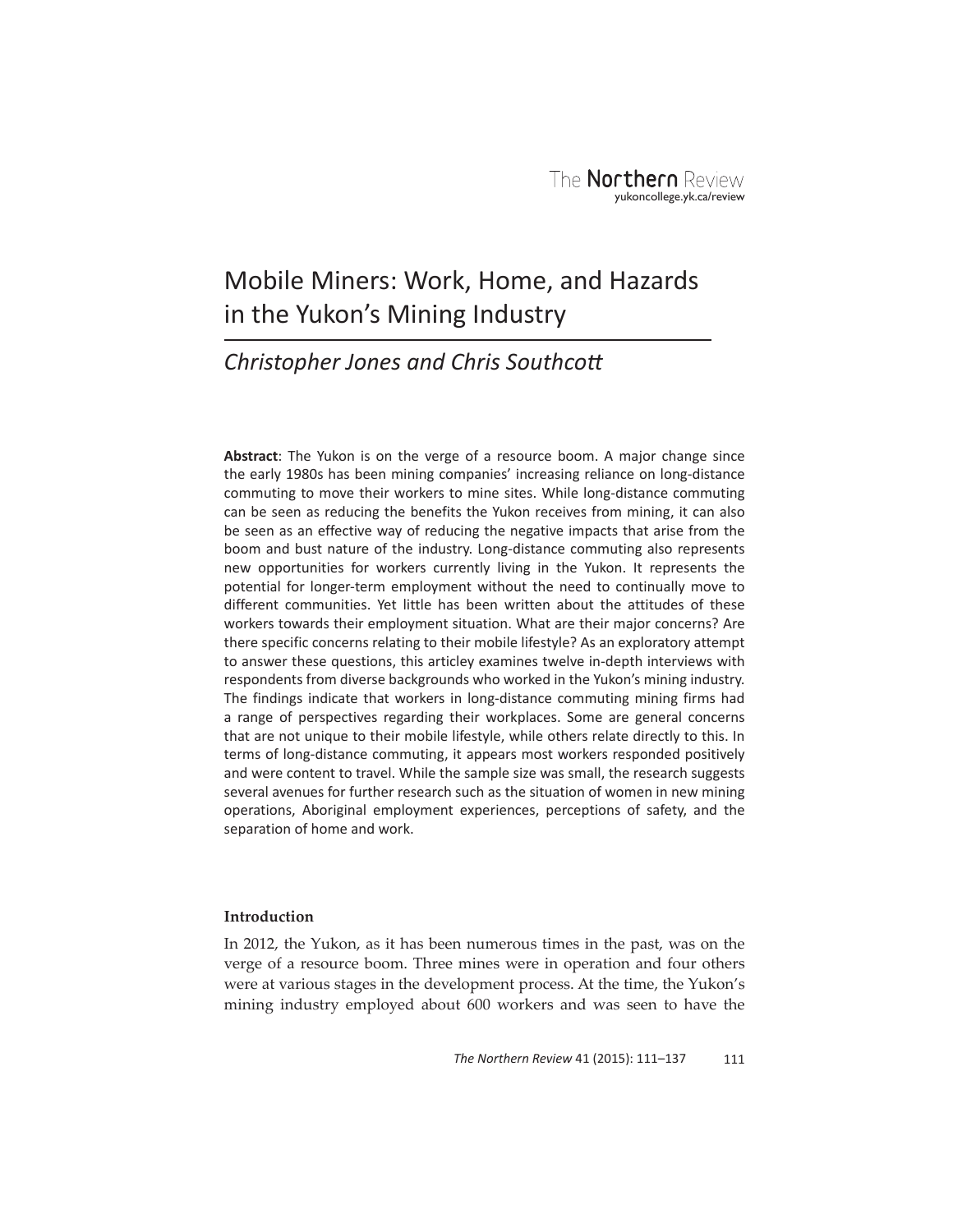potential to employ another 1,000 (Paslowski, 2012). While the years since have seen a downturn, the boom period allowed us to see that the Yukon's mining industry—and the Canadian mining industry in general—has been in a period of transition since the 1980s as it changes from an industry based on Taylorist work practices and Fordist regulation, to an industry based on flexible and lean production practices.

A major change since the early 1980s has been mining companies' increasing reliance on long-distance commuting to move their workers to mine sites (Storey, 2010b). While long-distance commuting can be seen as reducing the benefits the Yukon receives from mining, it can also be seen as an effective way of reducing the negative impacts that arise from the boom and bust nature of the industry. Long-distance commuting also represents new opportunities for local workers currently living in the Yukon.<sup>1</sup> It represents the potential for longer-term employment without the need to move outside the region.<sup>2</sup> In order for the Yukon to maximize the benefits of this new employment arrangement, a better understanding is needed of the issues that these workers are currently facing.

This article is a first step in this regard. Changes to mining firms in the Yukon have affected workers in a variety of ways, and this article explores those ways by analyzing twelve in-depth interviews with respondents who worked in Yukon's mining industry. The primary objectives were to identify the major concerns of workers, and find out if these concerns were related to their mobile work experience. These respondents came from diverse backgrounds, and their experiences—as men and women, local and non-local workers, Aboriginal and non-Aboriginal people, labourers, tradespeople, and professionals—help us understand the impacts these new work processes have for workers.

Given the limited sample size, it is difficult to make generalizations about the findings. As an exploratory study, our primary purpose was to develop a series of potential tendencies that could be researched in more detail. As such, our findings indicate that workers in long-distance commuting mining firms had a range of perspectives regarding their workplaces. Many are sentiments that are most likely shared with non-mobile workers in the mining industry. Most workers described a close-knit, masculine, workplace culture at their mines. However, two groups of underrepresented minorities in mining, women and Aboriginal people, may face issues in entering and staying in this industry. Women were described by respondents as welcome, yet were also described as being concentrated in low-paying support roles and absent from underground mining positions. General comments also indicate that Aboriginal people may face negative workplace environments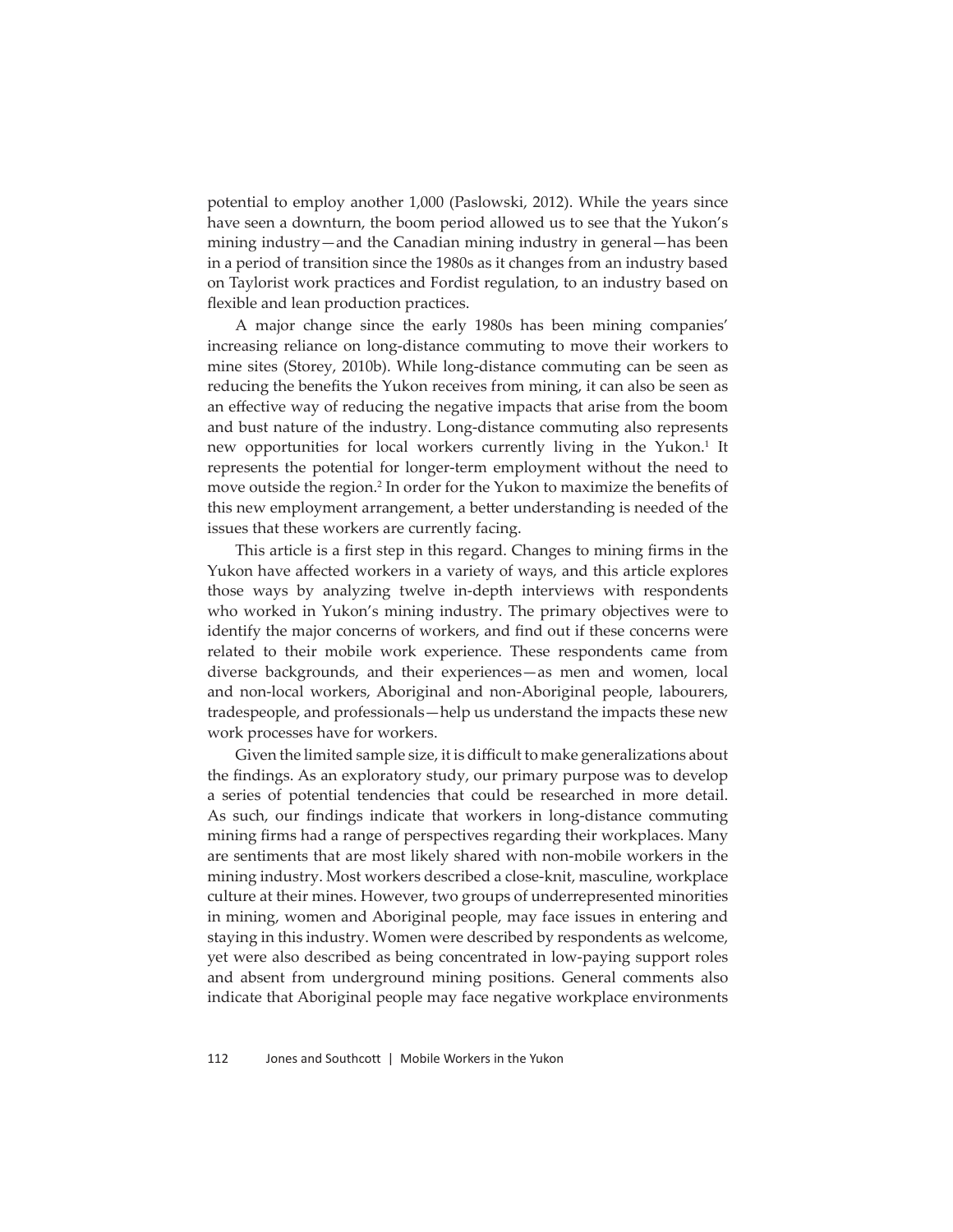at these mines. Additionally, some respondents brought up issues with safety in their workplaces. These issues could all be barriers to hiring and retaining a diverse local workforce at long-distance commuting operations.

In terms of long-distance commuting itself, most workers interviewed responded positively and were content to travel; they felt long-distance commuting was part of the mining lifestyle. However, local and non-local workers travelled for different reasons. Local workers appeared to be concentrated in labourer positions and their jobs were described as precarious, forcing them to travel often to new, often temporary, jobs. The two non-local workers interviewed, both tradespeople, noted many opportunities to work outside of their regions and the mining sector, and travelled to take advantage of these high-paying positions. In terms of home life, those local, unmarried workers who were interviewed seemed to enjoy the lifestyle and were willing to travel long distances for work. Those interviewees who were nonlocal workers with families provided more mixed experiences. It appeared that those who were highly experienced in long-distance commuting may have adjusted to this lifestyle, while novices travelling long distances could experience more fatigue in both their commute and home lives.

#### **The Changing Face of Mining**

For most of the twentieth century, Canada's mining industry tried as much as possible to rationalize production through the use of accepted industrial organization. This has impacted the experience of those working in the mining industry. In the early twentieth century, Frederick Taylor wrote a treatise on workplace organization entitled *The Principles of Scientifi c Management* where he argued that workplaces could be made more efficient by having workers and managers work together to identify the best ways to complete tasks. Managers organized and planned work tasks to be as efficient as possible while workers completed the specific tasks laid out for them. By dividing the labour process in this way both employers and employees benefited; employers would enjoy higher productivity and therefore higher profits, which they would pass on to employees as higher wages (Taylor, 1911, p. 10–12). In discussions of resource development, this system has been linked to Fordism (Hayter, 2003; Jenson, 1989).

By the early 1980s Canada's mining industry began to change. A global recession caused a decline in mineral prices, and the mining industry began a period of restructuring (Storey, 2010b, p. 28). Lean production originated in Japan with auto manufacturers in the early 1980s as a new way of organizing the workplace. In contrast to Taylorism's strict division of workers' labour into specific tasks or jobs for efficiency, lean production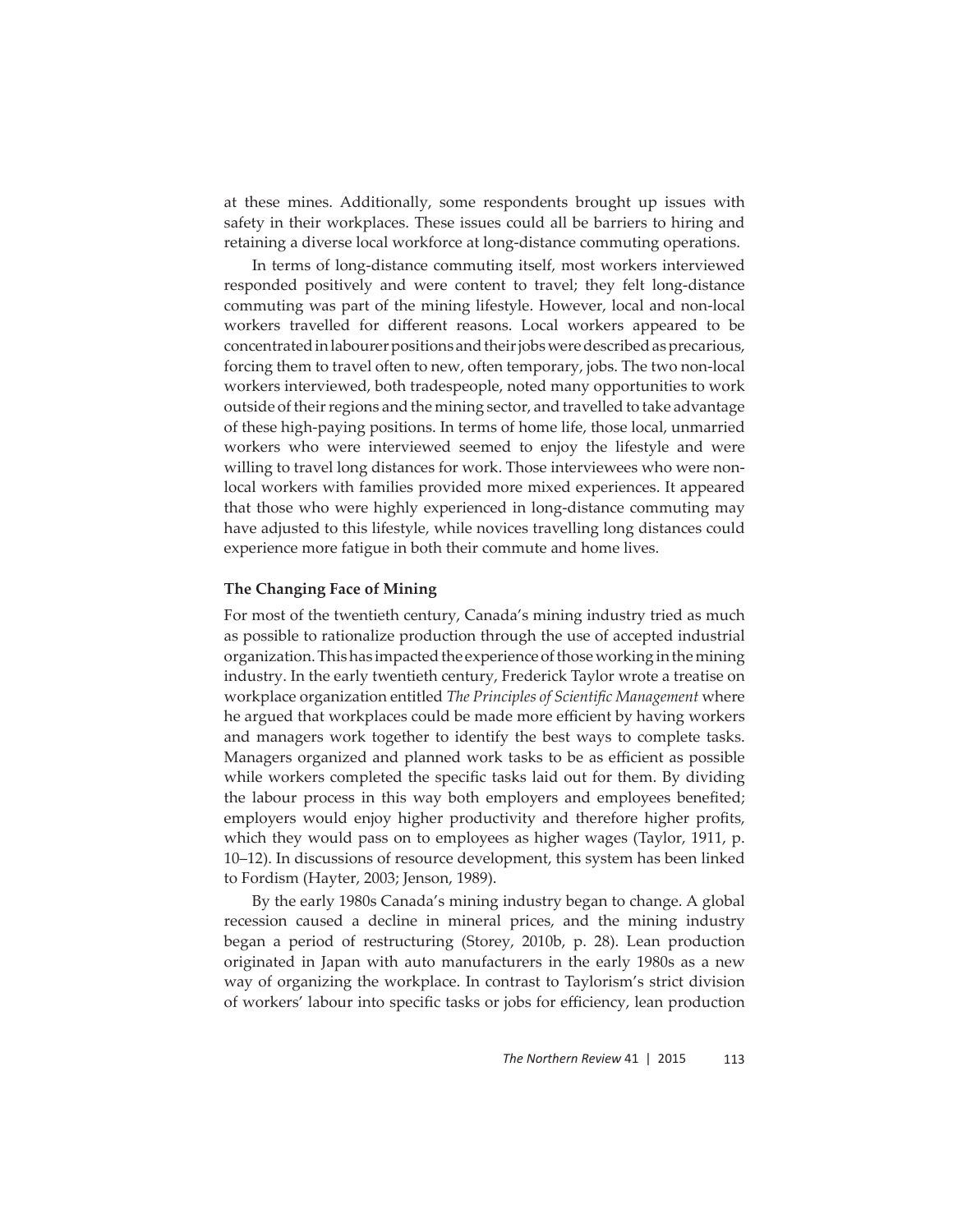emphasized efficiency and flexibility in the workplace (Roos, Womack,  $\&$ Jones, 1991). Companies now had to make due with a smaller workforce at a time of rapid technological change and increased global competition. This new, lean, workforce had to learn a variety of new skills and take part in decision making. This would supposedly lead to greater job satisfaction in the workplace (Russell, 1999, pp. 15–23). But lean production was also potentially dangerous, because workers may also be exploited by employers more easily. For example, greater decision making and flexibility in jobs performed could place greater responsibility and workload on workers for no increase in pay (Russell, 1999, pp. 1–3).

Canada's mining industry changed in two other ways at this time, specifically in terms of new technology and the development of new mines. The development of new technology allowed automation and mechanization of some work processes in mining. Consequently, demand for general labourers decreased and many were laid off in mining, but at the same time demand for skilled workers to operate these new machines increased (Russell, 1999, pp. 120–128; Storey, 2010b, pp. 25–26). In terms of development, new mines were built farther away from urban centres, and with shorter projected lifespans. Companies and governments were unwilling to support expensive mining towns, only to have them shut down when mines closed in a few years (Storey, 2010b, p. 28). Companies found a solution by building camps at the sites of mines. These camps were small relative to the old mining towns, and provided basic accommodations for workers while they lived and worked at the mine site (Storey, 2010b, p. 29). Companies now expected workers to travel to these camps from home for long shift rotations. Today these rotations vary depending on each project, but are usually between two and four weeks at work and home (Costa, Silva, & Hui, 2006; Storey, 2001). These new working conditions are often known as fly-in fly-out, or FIFO, operations, but can also take other forms such as drive-in drive-out, or DIDO.

These new operations help companies and governments avoid many of the costs and political problems associated with building a town. They result in a leaner and more flexible operation that requires less physical infrastructure than the building of a new community. FIFO may also be beneficial to the regions where the operations are taking place. The boom and bust cycle associated with mining has led to many problems that FIFO has the potential to avoid. While FIFO workers mean the loss of potential wages that are spent locally, the benefits of avoiding at least some of the negative impacts of boom periods and some of the costs of bust periods may result in more sustainable economic growth. In addition, local workers from the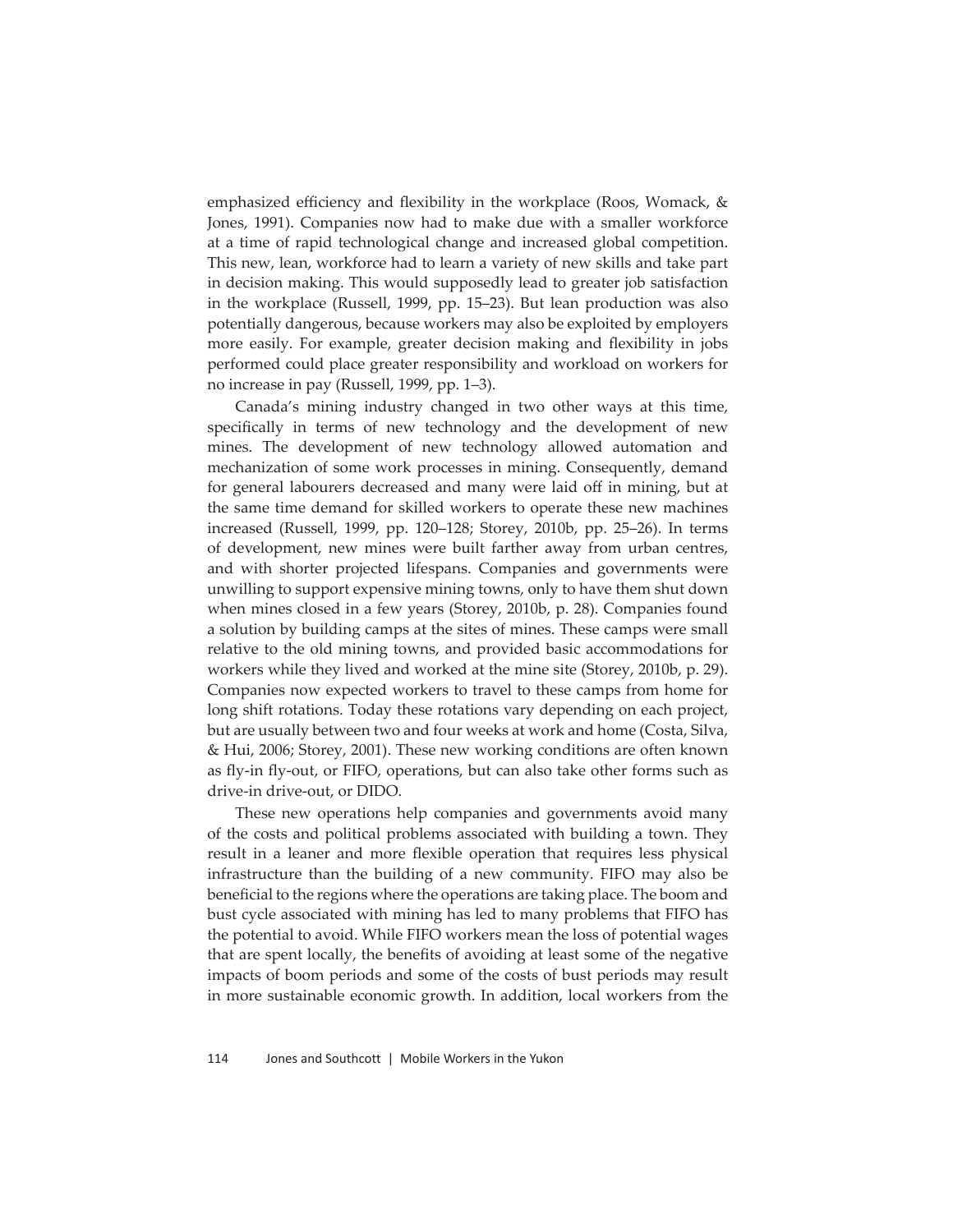region can themselves learn to take part in FIFO operations. Local workers in resource regions can themselves use the FIFO experience in their regions to become FIFO workers both within their region and in operations outside their regions. As such, their wages would continue to provide benefits to these regions.

The potential for employing FIFO operations in a manner that maximizes benefits to northern communities and minimizes negative impacts depends on an appropriate balance of FIFO workers and local workers (see Carrington & Pereira, 2011). This balance can be disrupted by an inability to understand the conditions facing FIFO workers—both from outside the region and within the region. An inability to understand the perception of outside workers may lead to operations having problems attracting these workers. This may have a negative effect on the efficiency of these operations. If the region benefits economically from these operations in the form of royalties and other benefits, then such a situation would have a negative impact on the region. As well, if the region hopes to integrate workers from the region into FIFO operations, a better understanding of the particular conditions of these workers is essential.

#### **The Yukon and the New Mining Industry**

The Yukon serves as an excellent case study for examining changes in the Canadian mining industry and its impact on workers. The territory is heavily dependent on natural resources, and may be on the verge of a mining boom (Paslowski, 2012). In past boom periods, many of the benefits from resource extraction have flowed south-southern workers and companies came and worked and left, or the federal government has controlled the conditions of resource extraction for the territory (Coates & Morrison, 2005, pp. 293–299). Today the situation is different; the Yukon now controls its natural resources and regulations as many of these responsibilities were transferred from the federal to the territorial government with devolution. Additionally, First Nations are now self-governing in the territory, and sign Impact Benefit Agreements (IBAs) with mining companies (Coates & Morrison, 2005, pp. 300–316; Horne, 2010). The goals of these agreements are generally to ensure First Nations communities benefit from developments on their lands (Gibson & Klinck, 2005; O'Faircheallaigh, 2010).

There are still challenges in the Yukon's mining industry despite the above changes. If mining returns in force to the Yukon it will likely be organized around the lean production work processes described above; this means a highly skilled, highly mobile workforce will be necessary to work in the industry. Indeed, a study conducted by the Mining Human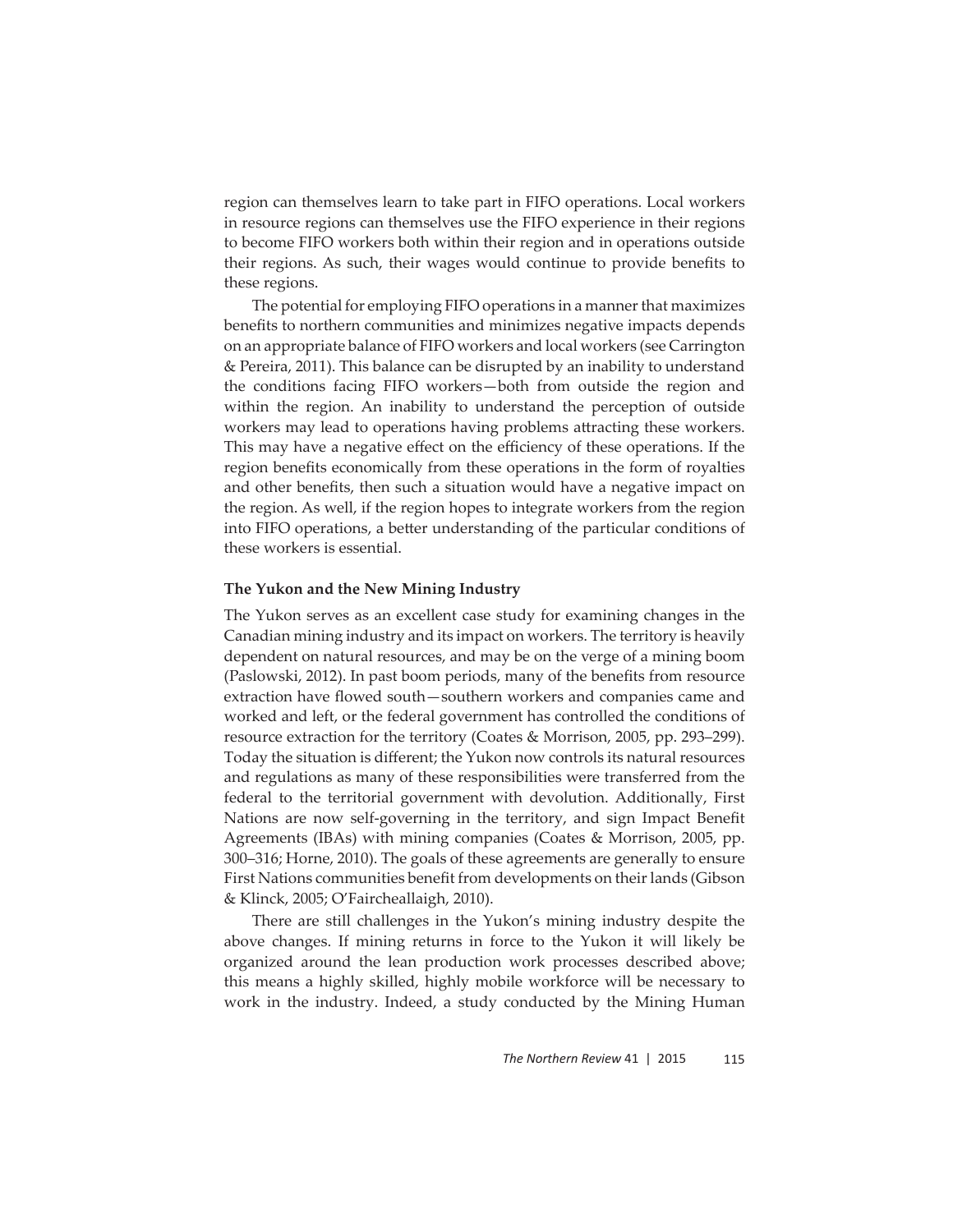Resources Council (MiHRC) (2011b) forecasts that knowledge workers will become increasingly important in the Canadian mining industry over the next decade. There are concerns that the local workforce cannot do the skilled jobs that will be available. A survey of the Yukon businesses indicates that one of the greatest problems employers have is recruiting local workers with adequate education or training to perform their jobs (Yukon Bureau of Statistics, 2010).

If this is true, mining companies may fly in outside workers to fill these skilled positions, as they have done in other regions and countries. This would result in a fly-over effect, where the benefits of employment are lost despite mines being developed and operated locally (Ritter, 2001; Storey, 2001). Additionally, there have been concerns in the Canadian mining industry that not enough is being done to recruit women and Aboriginal people (Costa et al., 2006; Gibson & Klinck, 2005; MiHRC, 2011a). If the Yukon is to benefit from this boom, its local workers—including both women and Aboriginal people—must be able to fully participate. This article updates previous work in the Canadian mining industry and examines the process of longdistance commuting in a new context. It builds on the work of Russell (1999) in examining the Canadian mining industry. It examines whether there is a need to update Russell's work by including the experiences of Aboriginal people, women, different occupations, local and non-locals, as they work in a lean Yukon mining industry that uses long-distance commuting to get its workers from home to remote mine sites. This is particularly relevant today as labour migration has become more prevalent in recent years (Newhook, Neis, Jackson, Roseman, Romanow, & Vincent, 2011). Similar studies have been conducted, which examine workers employed in long-distance commuting operations, but many of these studies were completed in the 1980s or in different contexts. For example, past studies have examined long-distance commuting in Australia's mining industry (Storey, 2001, 2010a; Torkington, Larkins, & Gupta, 2011), or in the United Kingdom's and Canada's oil industries (Collinson, 1998; Lewis, Porter, & Shrimpton, 1988a). Therefore, this study not only updates older work in Canada's mining industry and elsewhere, it does so in an area never explored before: the Yukon's mining industry.

This article asks the following question: What were the main employmentrelated concerns of FIFO workers in the Yukon? To answer this question, twelve in-depth interviews were conducted in February 2013 with workers involved in the Yukon's mining industry.3 Purposive sampling from local mining organizations was used to recruit the initial three respondents.<sup>4</sup> From these key respondents, snowball sampling was then used to recruit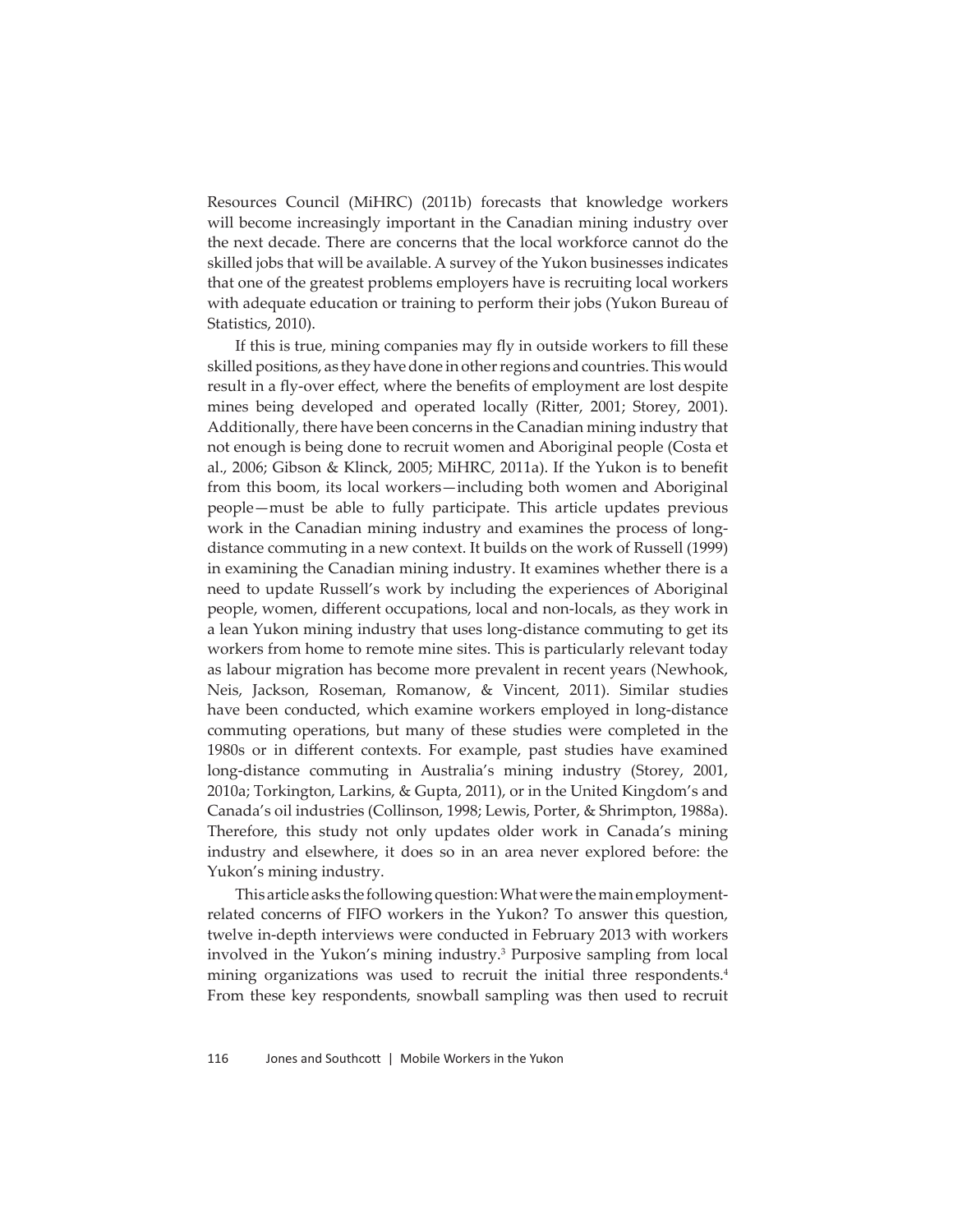the remaining nine respondents. These workers came from a range of backgrounds in terms of gender, age, ethnicity, and place of residence. In addition, they represented different occupational groups, including labourers, tradespeople, and professionals. At the time the interviews were conducted, only the two participants from outside the Yukon were engaged in fly-in fly-out commuting while the others were engaged in drive-in driveout commuting that took at least two hours. Many of those currently driving had engaged in FIFO previously. The interviews were semi-structured and revolved around a series of questions relating to concerns with the general work environment followed by concerns relating to commuting.

The twelve in-depth interviews, all conducted in Whitehorse, were transcribed and analyzed using NVivo qualitative data analysis software. The majority of respondents were local Yukon residents, males, labourers, and white. At least two respondents represented professionals, tradespeople, non-local residents, and Aboriginal people. Only one respondent was female. The respondents' main characteristics are summarized in Table 1.Their experiences provide an initial understanding of how workers in the mining industry can have different experiences depending on their different backgrounds.

| Number | Name         | Sex | Race       | Marital<br><b>Status</b> | Occupation    | Residence |
|--------|--------------|-----|------------|--------------------------|---------------|-----------|
| 001    | Adam         | M   | Aboriginal | Divorced                 | Labourer      | Yukon     |
| 002    | Barry        | M   | White      | Married                  | Professional  | Yukon     |
| 003    | Charlie      | M   | White      | Common-law               | Trades        | Quebec    |
| 004    | David        | M   | White      | Married                  | Professional  | Yukon     |
| 005    | <b>Elvis</b> | M   | Aboriginal | Divored                  | Labourer      | Yukon     |
| 006    | Frank        | M   | White      | Common-law               | Labourer      | Yukon     |
| 007    | Grace        | F   | White      | Single                   | Labourer      | Yukon     |
| 008    | Hugh         | M   | White      | Divorced                 | Labourer      | Yukon     |
| 009    | Irving       | M   | White      | Common-law               | Labourer      | Yukon     |
| 010    | Jeremy       | M   | White      | Single                   | <b>Trades</b> | Yukon     |
| 011    | Kirk         | M   | White      | Single                   | Labourer      | Yukon     |
| 012    | Leo          | M   | White      | Married                  | Trades        | <b>BC</b> |

Table 1. Respondent profiles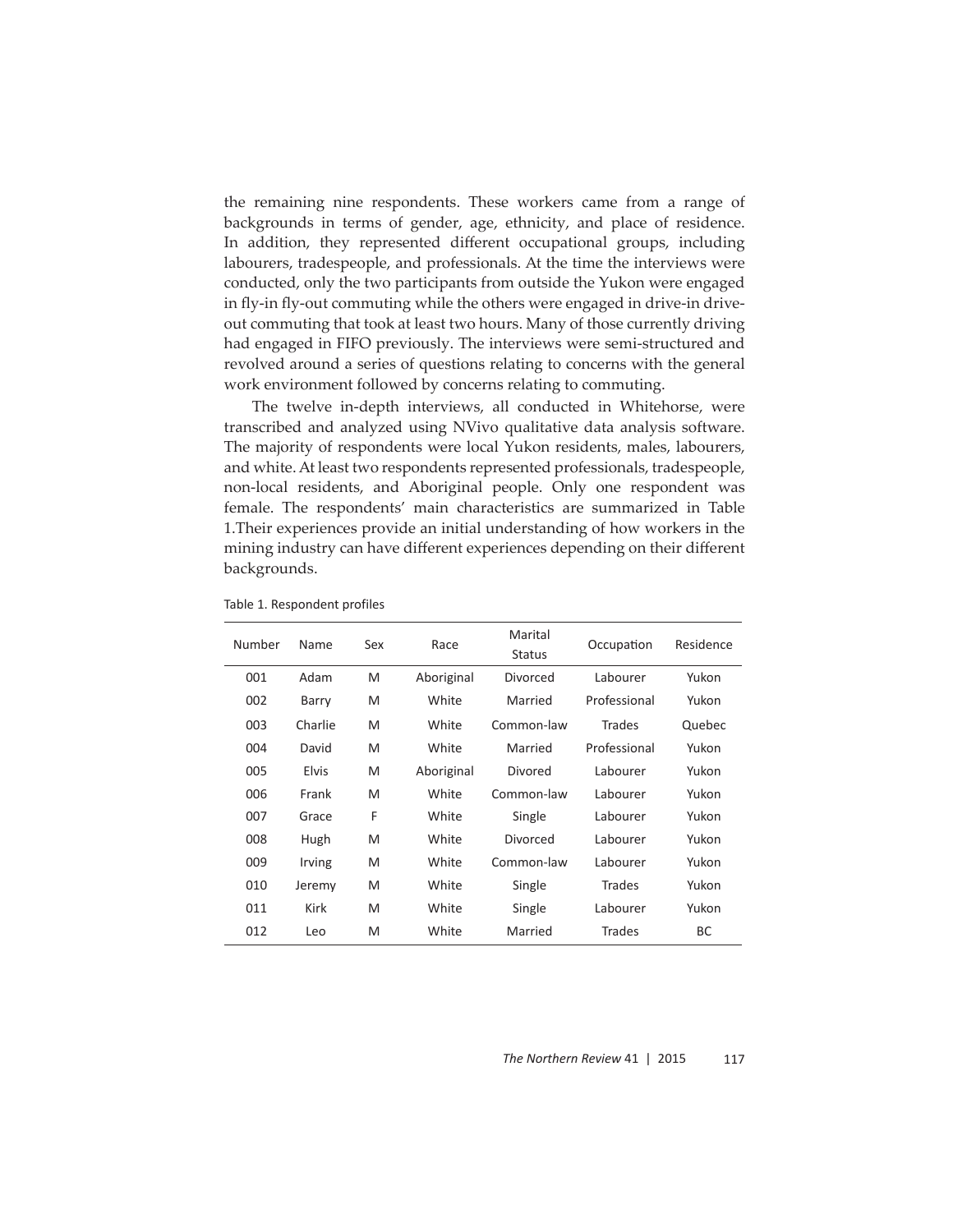While respondents discussed a number of concerns linked to longdistance commuting work in the mining industry, most can be organized around four major themes: workplace culture, safety in mining, mobility and migration, and home life. The themes of workplace culture and safety in mining are not specific to workers engaged in long-distance commuting, but are discussed here because they were seen as important to the respondents and influence their general feelings toward participating in a commuting lifestyle linked to mining.

#### *Workplace Culture*

Respondents spoke most frequently, and in greatest detail, about the workplace culture at long-distance commuting operations. This theme can be divided further into the size and type of mine worked at, the masculine work environment at the mine site, and the environment for both Aboriginal people and women in mining. Two structures of mines affected respondents' experiences and the kind of culture that emerged in the workplace. First, the size of mines mattered. Respondents noted that large mines employed greater numbers of workers, with entire departments devoted to different functions. This resulted in a higher division of labour. By contrast, small mines often lacked specialized departments. Therefore, because of a lower division of labour at these mines, workers were more likely to fill a variety of roles and perform many tasks. Neither size was necessarily described as better or worse, although Charlie, a tradesman, enjoyed the range of experience he gained from performing different tasks in a small mine.

Second, according to the respondents, the type of the mine also affected workers. Open-pit mining was perceived to be monotonous work, and consisted mainly of driving trucks of dirt and ore between two points for the duration of workers' shifts. Underground mining was perceived as more dangerous; the environment was wet and dirty, and full of falling rock hazards and potential cave-ins. This close, dangerous environment was described by respondents as one that created solidarity between workers. Several respondents insisted that they had to be able to trust fellow crew members with their lives. Respondents spent weeks at a time—both on shift and off-with their crews, and deep personal friendships were often described. In one respondent's words, "Soon you're spending half your life with them. They're like a second family" (Interview, Adam).

It was the small underground mining operations described above that were often the focus of respondents. As underground mining is almost exclusively a male domain, a strong masculine workplace culture became apparent throughout the interview process. Respondents discussed many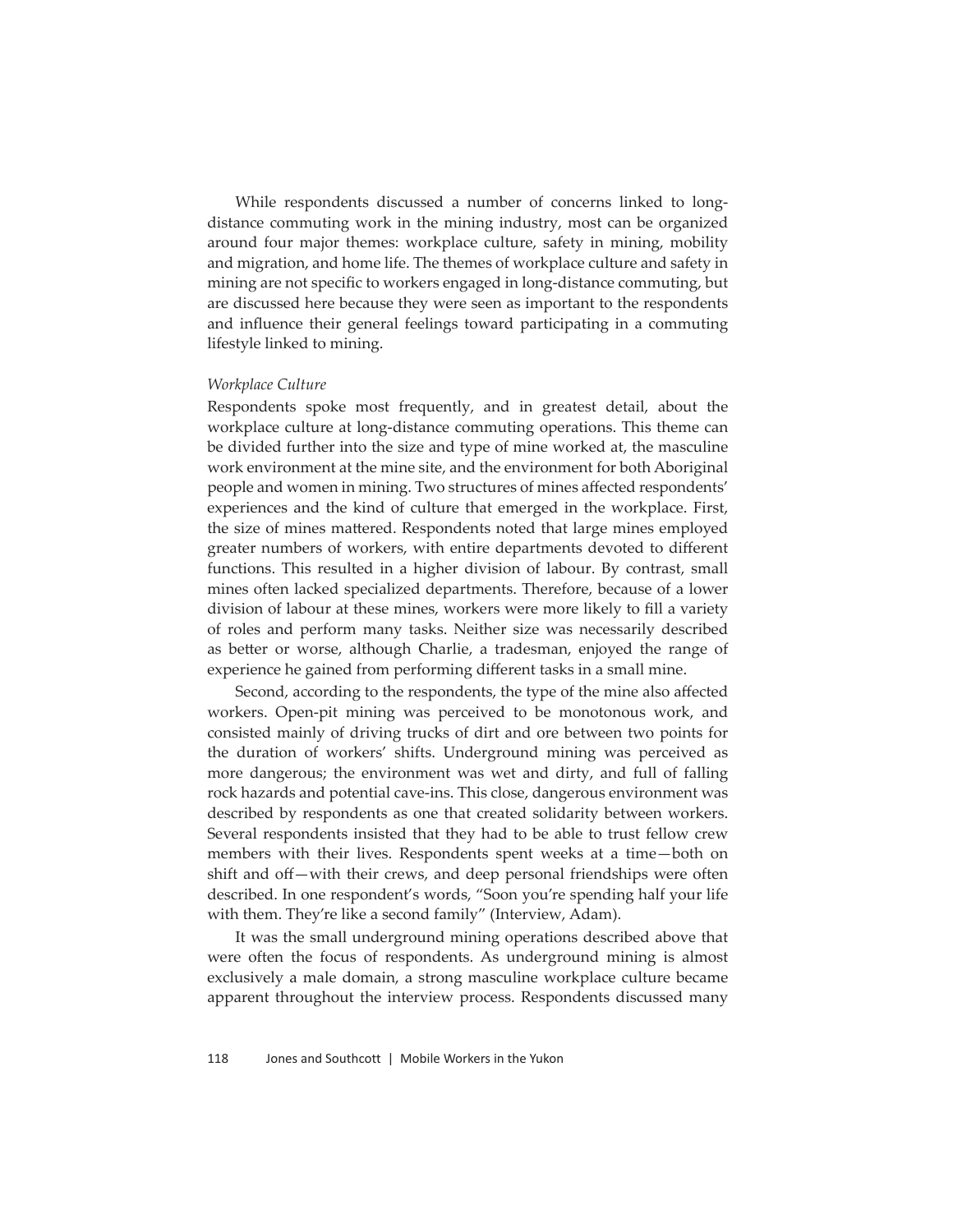of the attributes they believed were necessary to succeed in this kind of mining. To succeed, workers needed to enjoy the work they did at the mine. Respondents also said workers needed to be physically and emotionally tough. Many respondents brought up this concept of toughness, a willingness to endure pain, get dirty during the job, and work in exhausting conditions. Some respondents brought up workers they believed didn't belong in mines, termed "whiners" by Elvis, a labourer. These workers complained about the conditions of mines, and according to Elvis would quit after a few weeks of work. Another labourer, Adam, may have been the kind of worker that Elvis called a "whiner." Adam raised concerns at safety meetings and recalled being scolded for complaining about missing equipment. He felt that if workers raised too many issues, they risked losing their jobs. Some typical beliefs and attitudes of workers are described below:

> Oh I loved the physical work. I loved it. I looked forward to it, every day. I even did things the long way [laughing]. No you, you have to get to love it, otherwise you might as well forget it, eh? (Interview, Elvis)

> There's a big rivalry there, eh? We're not allowed to play hockey in the camp anymore because we used to play against the mill guys and the miners. And the mill guys were always getting hurt so ... lost time accidents. The old saying, 'rough and tough miners need only apply.' Yeah. Other than that, it was pretty good. (Interview, Frank)

> I'm a very strong worker. I'm a workaholic. And I like, I've been doing a lot of, how you say, manly work, like physical work. (Interview, Grace)

Other respondents brought up the competitive nature of mining, citing hockey games between mill and mine workers. Competition also entered the workplace between shifts and some respondents brought up regionalism as an issue. For example, workers from one area of Canada competed with workers from another area of the country. Last, aggression came up as a problem in mining. Charlie, a tradesman, described some workers going "haywire" in the mine. This referred to some workers verbally abusing others over workplace conflicts, or taking unsafe actions in moments of anger. Charlie cited examples of workers driving machines dangerously, or screaming at other workers over minor issues.

Given the history of Aboriginal peoples in the Yukon, the presence of First Nations communities and governments throughout the Yukon, and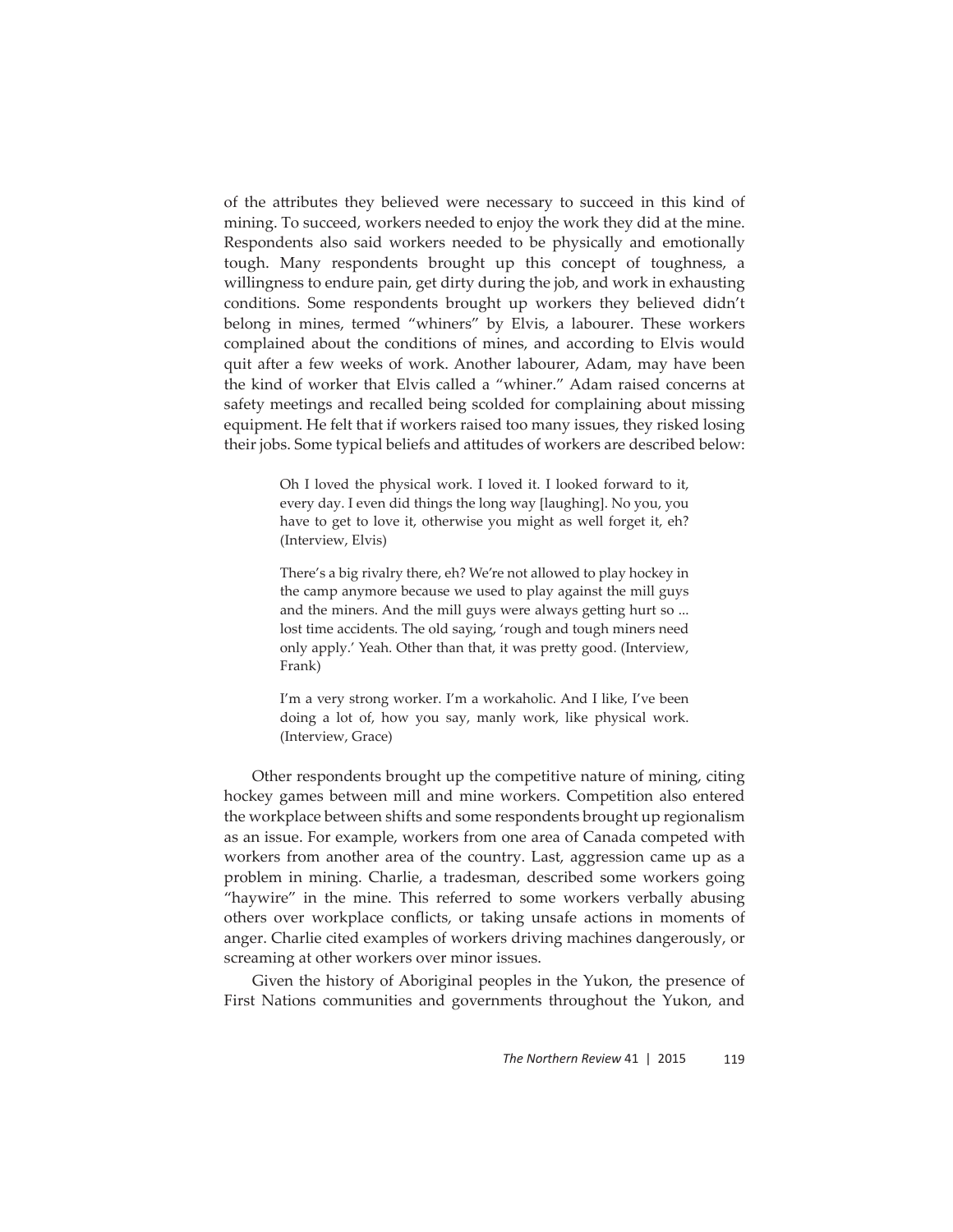their past exclusion from mining jobs, respondents were asked about the inclusion of Aboriginal people in their workplaces. Two professionals, Barry and David, acknowledged that underground mining is still dominated by white men, although most respondents said more women and Aboriginal people were entering the mining industry. When asked about hiring practices, several respondents said "a good number" of Aboriginal people were hired at their mines. There were also opportunities for advancement; Leo, a tradesman, knew an Aboriginal man who began as a helper (a kind of general labourer) and worked his way into a paid apprenticeship program for a trade at the mine. In general, though, the majority of jobs available to Aboriginal people are at the bottom of the occupational hierarchy. Most respondents noted that Aboriginal people were employed as general labourers, equipment operators, or cleaning and catering staff.

In addition, respondents brought up the issue of Aboriginal people losing their jobs, either voluntarily or involuntarily, with different reasons described. According to two labourers, Jeremy and Kirk, Aboriginal people easily found employment through their First Nation in entry-level positions, but would leave after short periods of time, such as a week. They were asked why this happened. According to both Jeremy and Kirk, the issues were wide-ranging; some found the work too hard and quit; some were sent home for not doing their jobs; and others were fired for alcohol or drug use. To Kirk, the main issue was that mining companies were forced to keep a certain proportion of Aboriginal workers, even if they could not find qualified ones. Jeremy largely agreed with Kirk, and added that some Aboriginal people felt they were guaranteed a job. By contrast, Adam, an Aboriginal labourer, felt that racism was a major problem at the mines he worked. He agreed with Jeremy and Kirk that Aboriginal people were able to get hired, but added that keeping their jobs once hired was a larger problem. He said the Aboriginal people were treated differently at the sites he worked, and cited specific examples. He recalled being passed over for promotion or training, despite having seniority over workers who got those promotions. When rules surrounding alcohol or marijuana use were broken (a regular occurrence at some sites according to Adam and another respondent, Grace), Aboriginal people were treated more harshly than other workers, often losing their jobs instead of being written up. To Adam, part of the problem was the attitude expressed by Jeremy and Kirk, which created a negative environment for Aboriginal people.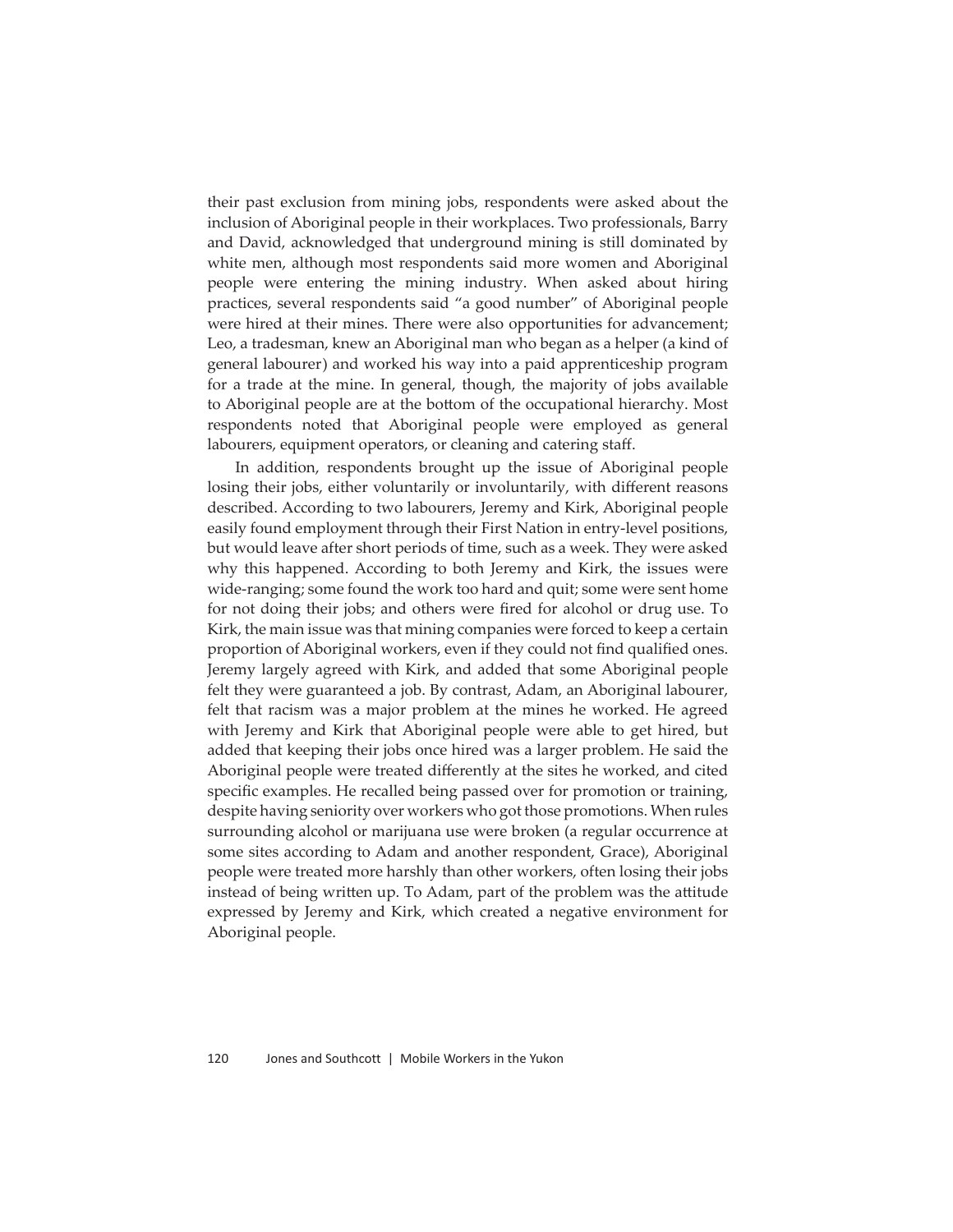Interviewer: Do you think racism is a big problem in the mining industry?

Respondent: Yes, it is. People think we got a job just because we're natives. 'Cause they're workin' our First Nation's lands. A lot of them feel that the only reason you're out here is 'cause you got a land claims settlement, it's the only reason you got a job. So they make it hard for you, a lot of times you don't want to go back. Or you're not a happy camper. So, a lot of times people won't go back because they're being abused. So it's like, 'oh you guys don't wanna work.' No, we don't wanna be abused. And there's nobody there to defend us. Nobody in our central government. Nobody in the Yukon government, our First Nations government. They just think 'oh we're gonna get jobs.' Well once we get the jobs, we gotta fight to keep 'em. And it's a big struggle to get respected and appreciated, no matter how hard you work. (Interview, Adam)

In addition to discussing equity issues regarding Aboriginal people, respondents discussed women in the Yukon's mining industry. The majority of respondents said hiring practices were positive, and that the gender gap in the mining industry was closing. David, a professional, said that women were well accepted in open-pit mining. Most respondents noted that women were largely entering the mining industry in the support services. Many worked in catering or housekeeping, while others worked as administrative assistants in offices at the mines. In terms of underground mining, most respondents noted that women were absent in underground mining.

> I would say that, that the construction and the drilling and that stuff is really, still extremely dominated by the, the, by males. I've never even seen a diamond driller, or a diamond driller helper that is female. (Interview, Barry)

In fact, Barry, a professional, had never seen a female driller underground. No respondent gave a ready explanation for why women were absent underground, although David noted an old mining superstition that women underground was considered a bad omen and told an amusing story where he was almost fired for bringing a woman underground. Grace, a labourer and the sole female respondent, reported that she felt welcome in her workplace, and framed any problems in the workplace as issues with management or individual workers, rather than in terms of gender.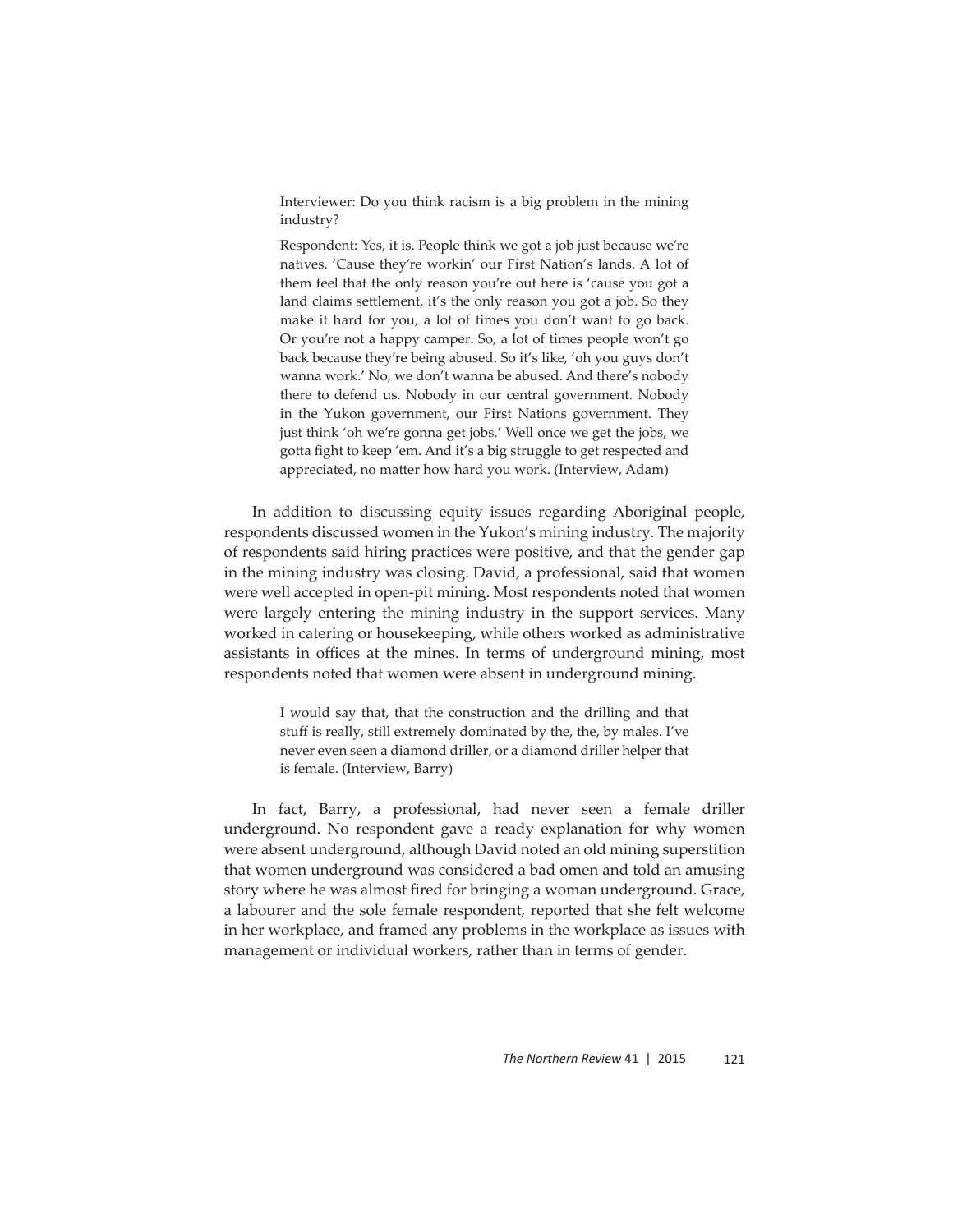#### *Safety in Mining*

Second only to workplace culture, respondents spent significant time talking about safety in their workplaces. As noted above, this is not an issue specific to long-distance commuting, but is discussed here because respondents felt it was important to their situation as commuting mine workers. Most respondents emphasized that they felt safe in their workplaces, but some issues were also raised. As discussed above, mining, and in particular underground mining, can be dangerous work. Some respondents said that the work was inherently dangerous because of the type of ground they worked. Underground mining was seen by workers as the more dangerous form of mining, not only due to cave-ins and blasting, but also because of the ground with which one worked. "Bad ground" was a term that came up regularly and meant that the ground was difficult to drill into, would slow down progress, and in terms of safety could result in cave-ins or cause injuries. The Minto and Bellekeno mines in the Yukon were repeatedly named by respondents for having bad ground, especially when compared to other mines they had worked, for example in the Northwest Territories.

Interviewer: What didn't you like about [Yukon mine]?

Respondent: Oh I just didn't like the ground. It's too dangerous. And you can go to work over in Yellowknife and somewhere like that the ground is fuckin' solid. No timber nowhere. [Yukon mine] is just covered in timber. Every time you break a piece of ground you gotta put up timber. (Interview, Elvis)

Issues surrounding availability of training and equipment at mine sites were also raised by respondents. Last, respondents spent time discussing safety meetings and the various practices in their workplaces that made them safe.

Despite this, the vast majority of respondents brought up how safe they felt in their workplaces. The reasons for these feelings were the availability of equipment, proper training on equipment, safety meetings, and company practices. Still, some respondents raised some concerns about safety in the workplace. Grace, a labourer, brought up that her work in the mill required her to handle chemicals to separate the metal from other rocks. Her equipment included safety glasses, gloves, and overalls. She noted that as a small woman, equipment was often not available in her size and would snag and rip on machinery or corners. She noted that cost and distance was a factor here for the company; they would order in the equipment she needed but this took time and they worked in remote locations. In the meantime, she would have to use defective equipment. Charlie, a tradesman, brought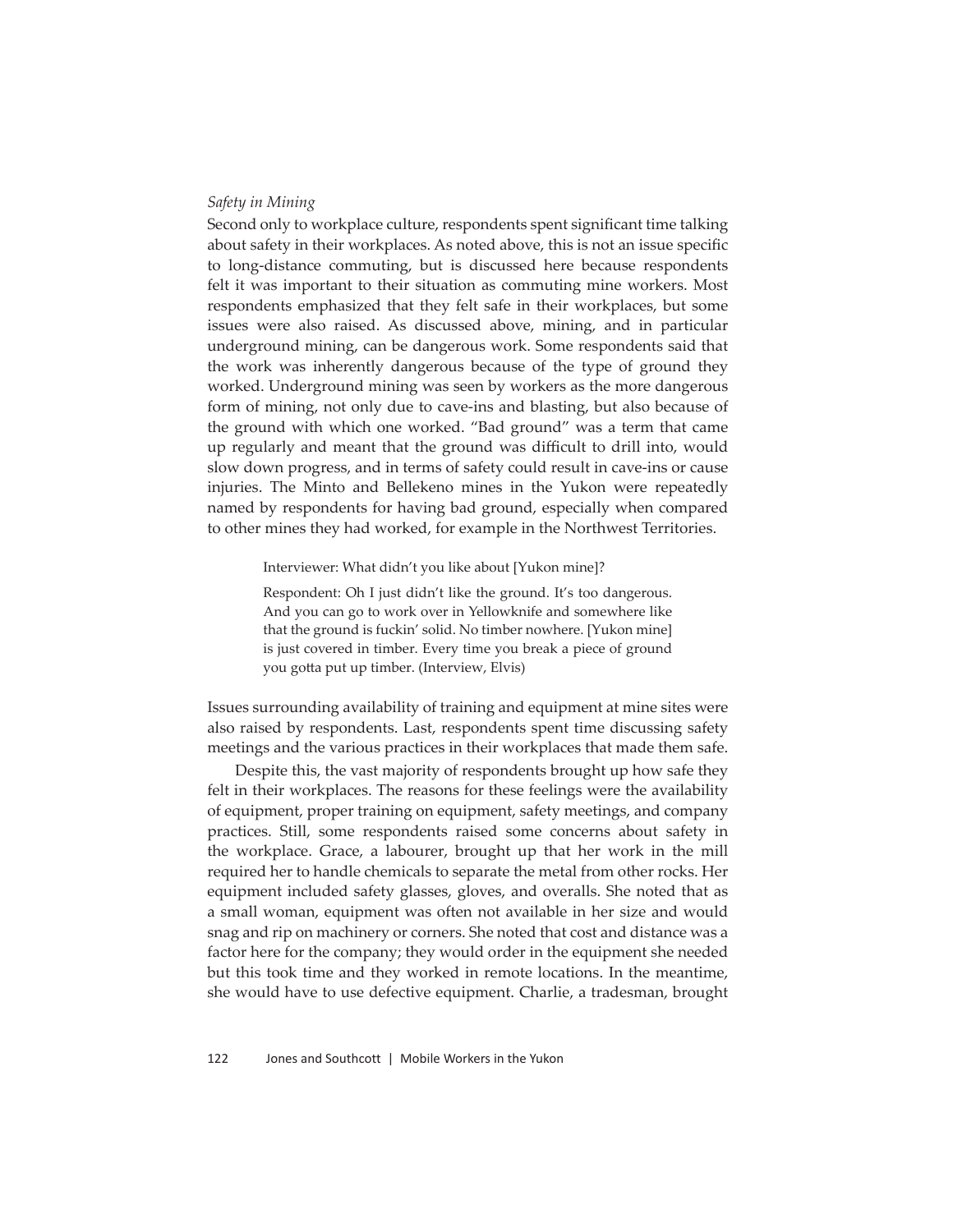up equipment needed for his department; he wrote up a list of tools needed for workshop, but his company was only willing to pay for about ten percent of it. This would cover the cost of one good power tool, leaving him with inadequate equipment to do his job properly. One respondent brought up many unsafe practices at a particular mine, and the high turnover that these practices created:

> [Experienced miner], he's a big gun. He can drill. He's a good driller, he's a good driller underground. I mean, he can do 'er. He can get shit done. So when this guy has been drillin' all his fucking life... and he walks into a mine for uh, three days ... and says, 'Fuck this guys. I'm outta here. You're all gonna get killed.' And me and fucking [partner] continue to work after our driller is gone. (Interview, Hugh)

#### *Mobility and Migration*

A key feature of the mining workforce, even prior to contemporary times, has been its transient nature. Respondents talked about their mobile lives, and their experiences varied depending on a number of factors, including occupation, age, and residence. Commuting long distances to mine sites in the Yukon was not seen as a problem by workers who were young, local, and single. For older respondents, mobility was described as a "way of life," and these workers also discussed the changes in migration in the Canadian mining industry from the early 1970s to the present. The two tradespeople interviewed, both non-local and married workers, talked about the challenges that their mobile lifestyle created, but also the opportunities that it brought.

> Miners are known to just up and quit at the drop of a hat ... it's the top, number one industry where people just quit numerous times in a year [laughs]. To go with another contractor, or go back with another contractor they were with three years previous. It's hilarious. They bounce around. (Interview, Charlie)

Yeah I kinda float around. (Interview, Adam)

Long shifts and travel have been important features of the Canadian mining industry for decades, as older respondents noted. Respondents David, Elvis, and Frank reflected on their time in the 1970s, when they first began working in mining. David worked as a professional in the Far North for several years, where a camp had to be constructed around a mine. Workers had to stay for six months at a time at this site. Respondents Elvis and Frank both worked as labourers in the Yukon or Northwest Territories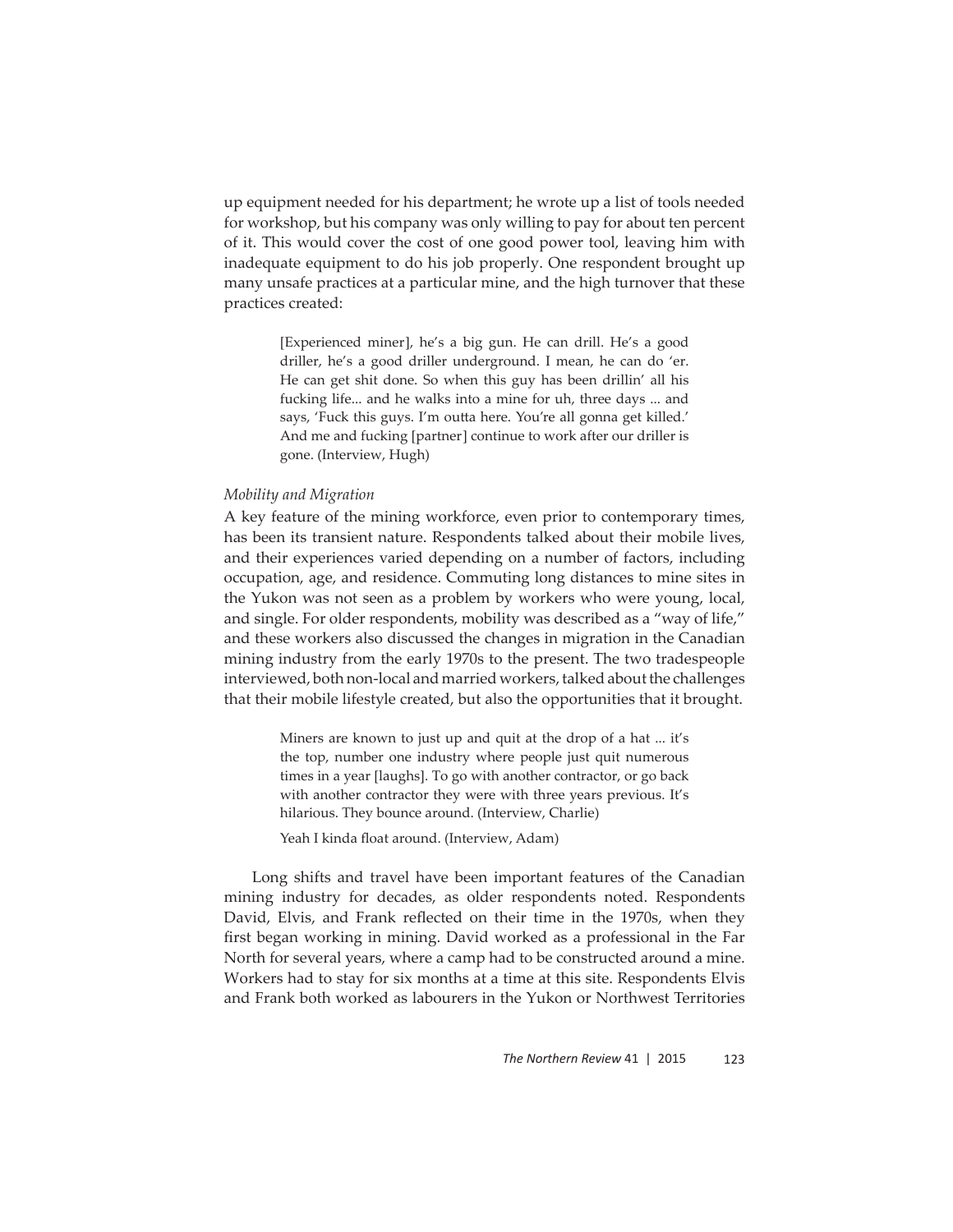mines during the 1970s, and recalled working for six weeks at a time. By the 1980s this arrangement began to change, with companies requiring two- or three-week rotations in and out of camp.

For the local workers interviewed, long-distance commuting was not seen as an issue, and was seen as enjoyable. For young and single respondents, the commute was described as a pleasant experience. Local labourers Grace, Jeremy, and Kirk all drove about two to five hours to get to mines in the Yukon, and described the drive positively as relaxing or exciting. When they left the mine, the drive back was described as a celebration. In addition, local workers liked having vehicles at the mine so they could leave after shift to go fishing, hunting, or into town.

> Releasing. It's easy. It's fun. I'm sitting in the truck and I'm listening to my music and I'm smoking my cigarette and [laughing] planning, 'oh what am I gonna do my first day? Oh drink beer? And the second thing I'm gonna do? [laughing] Oh eat a good meal.' And that's the two things, I'm sure that's the two things coming out of the head of anybody coming out of the camp. (Interview, Grace)

> Awesome, just blare music and drink beer, except for the driver of course—the driver stays sober til we get there [laughing]. And then we have a bit of an evening party and then all go back to our ways, and meet together ... two days from now. (Interview, Jeremy)

This could be contrasted with the two non-local respondents who had mixed feelings about commuting long distances to Yukon mines. Often their commute was two days long, with multiple flights and a stay in Whitehorse before continuing to the mine. Charlie noted that this lost time, combined with shift work split between days and nights, led to exhaustion on the job and when returning home. Leo did not appear to have this issue, despite both Charlie and Leo having families. The main difference was that Charlie was relatively new to long-distance commuting in mining, while Leo had established a family and been commuting for about twenty-five years.

> Yeah it can be a little overwhelming. I, I always take the [flight] back east from Vancouver to [eastern Canada], so I arrive at seven in the morning. By the time I usually get my bags and on the road I'm usually home just before lunchtime ... It takes time to adjust. Plus, the rotation that we do up at [Yukon mine] right now was, we come in and we do two weeks of day shift, and then halfway through that four week run we switch to nights for the last two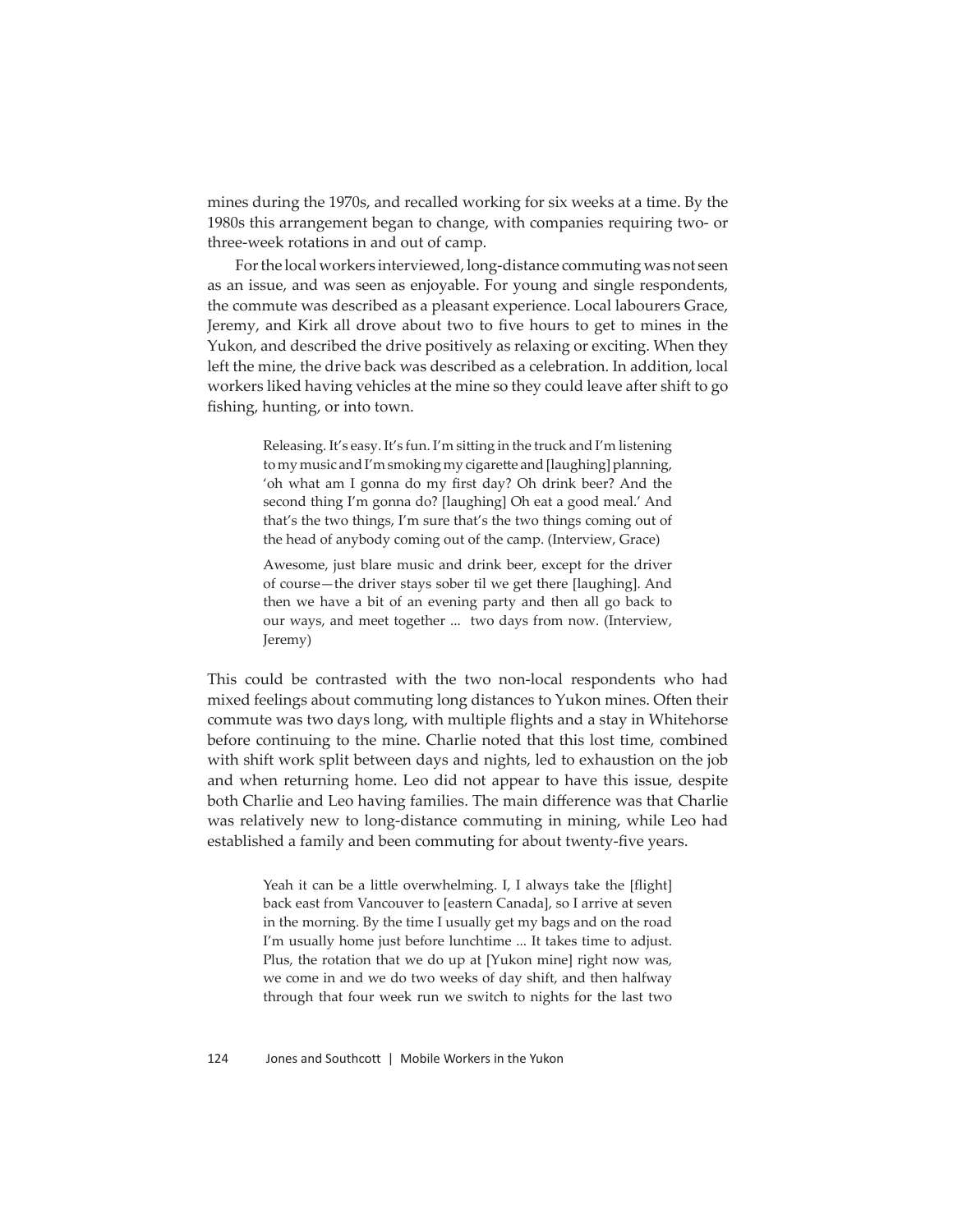weeks. So, y'know, not only am I overwhelmed when I get home, I am sleep deprived. So it takes definitely a few days to adjust. (Interview, Charlie)

I've worked at places where you've worked a week in and a week out, and it's a four or five hour drive each way, and ... I've worked, when I worked overseas it took you two days to get there and two days to get home. So, I guess the travel part of it I'm kind of used to. (Interview, Leo)

Occupation also played a role in mobility. For general labourers and helpers, mainly local workers, older workers talked about mobility as a way of life in the "old days" of the mining industry. Elvis and Frank described their time in the 1970s as full of contracts with mines, with workers leaving for another if they paid fifty cents more.

> It was going good. Miner could get a job. Fuck, walk in the Capital Hotel, you had a job an hour later. The Capital Hotel used to be called the home of the miners then. Back in the late seventies and early eighties. I got more jobs outta there than I ever got outta [employment agency]. I never got one outta [employment agency] [laughing]. Fuck, all I had to do was walk in there and fuck, I had a job. (Interview, Elvis)

Two in the camp, two at the Cap. (Interview, Frank)

Adam, Barry, and Elvis, all older workers, have noted that these days have passed and work is now harder to find. According to Adam, workers are less likely to abandon their jobs for this reason. It also makes them more likely to tolerate poor conditions in the workplace. Additionally, the work available is precarious; for example, Adam has been employed for only a few months at a time, for multiple contractors, in the last year. For Barry, a professional, contract employment is also a reality, and he and his colleagues have found themselves looking to increasingly remote areas for work once their contracts end.

> Interviewer: Is turnover really frequent there? Can you go back to a site and-

> Respondent: Uh, not as much as the old days if you, if you're unhappy you'd go to a new job. You can't do that now. There's not that many jobs out there. So you gotta suck it up, put up with whatever bullshit's goin' on. (Interview, Adam)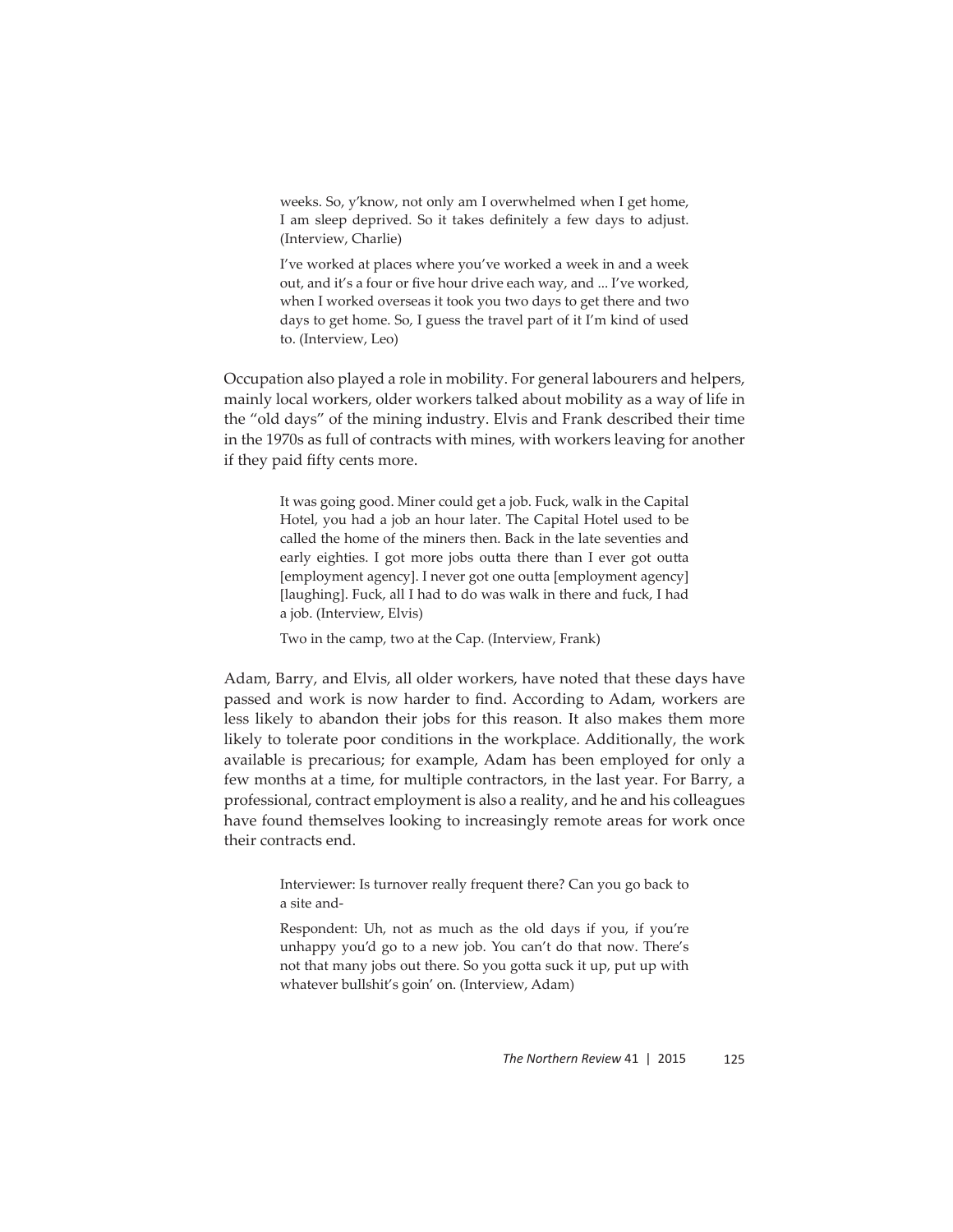... it seems to me it's getting tougher out there, despite what everybody keeps saying about we need more and more people. It just doesn't look that way to me. But, so I think it's getting tougher out there, people are more willing to stay a lot of the time. I know in fact a couple, I've been working for a company this last winter that's, well basically my contract is finished with them next week. And uh, it won't be renewed. Well we had several people last summer, um, that, that we can't hire back, and they know that, and they're starting to look at some very ... um ... remote camps, things that they wouldn't consider normally ... people are uh, moving to wherever the jobs are now. They're more, they have a higher tolerance for rougher situations, and I think, lower pay. (Interview, Barry)

Non-local tradesmen Charlie and Leo noted that they had the opportunity to move elsewhere and find work. Charlie noted that while there were few jobs available to him in the mining industry in his trade, recruiters regularly contacted him for work through job-search sites in other industries. He was reluctant to switch simply because he enjoyed a high wage compared to where he worked in his home region, and the deciding factor for him to leave his position and migrate to other regions had to do with rotation schedules, distance to home, and how it would affect his family life. Similarly, Leo, a more experienced tradesman than Charlie, described multiple opportunities for work in mining outside of Canada, and that he was prepared to move to take advantage of these opportunities once his current contract had finished. In sum, the two non-local tradespeople noted they had options to pursue work in other industries, while the local labourers were limited in their choices.

> I'm getting all kinds of job offers. Most of them have required asked me—to relocate and work in a town somewhere, like Timmins, Ontario or somewhere like that. My family and I are not willing or prepared to relocate. We're very happy where we are. We're very happy with my schedules. I mean four and two is always long, but for right now that's all I have, that's all there is right now. There's very few openings for mining electricians right now. This is what I like to do, and so I'm staying put until ... maybe something else comes along. Let's say a three week in, three week out rotation, somewhere else. (Interview, Charlie)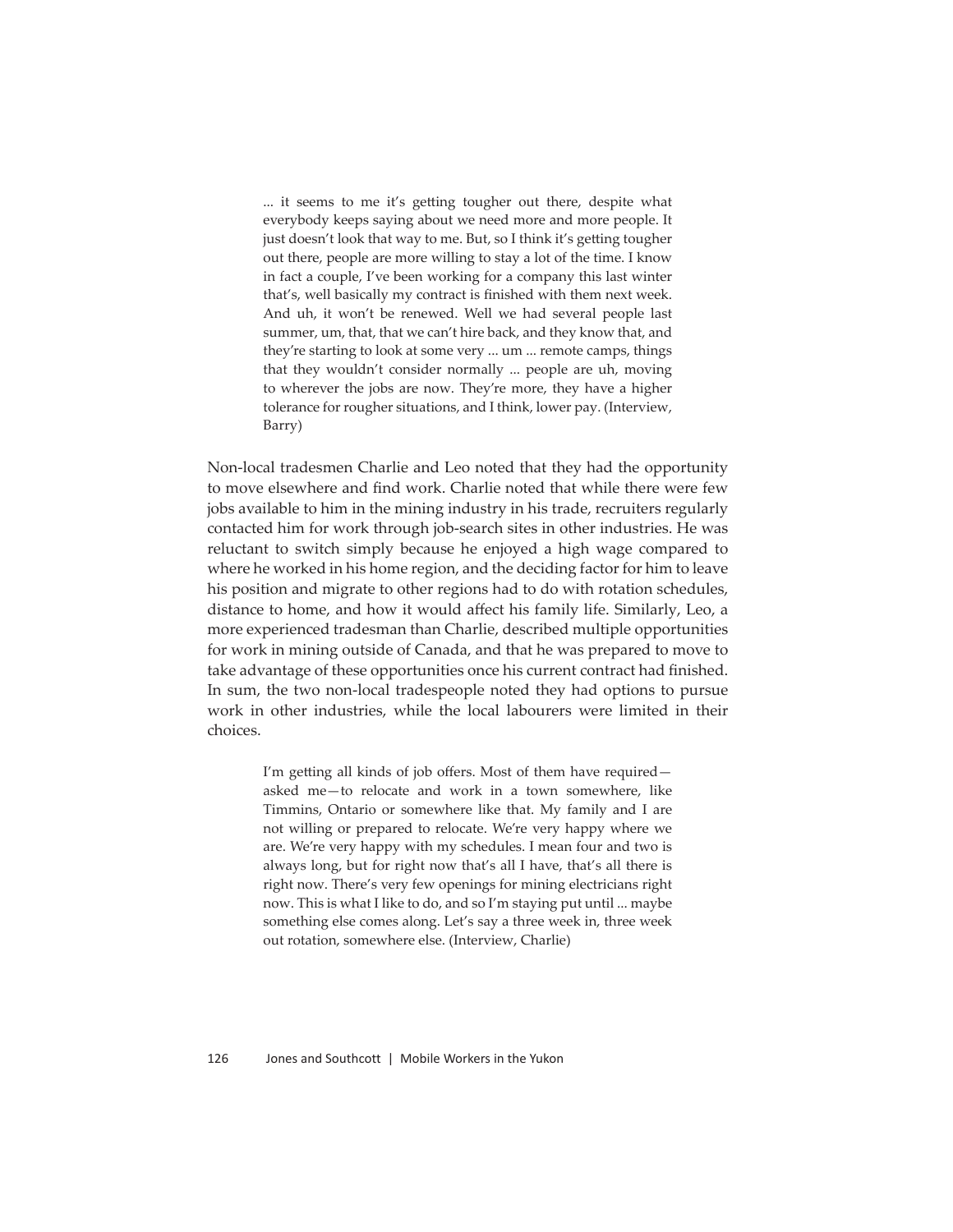#### *Home Life*

Discussion of private life at home was rarer among respondents, who preferred to keep the conversation focused on their experiences in the workplace. As such, the fourth theme is brief compared to the previous three. This is not necessarily because the home lives of respondents are unimportant; respondents may not have found their experiences in this area relevant to the study, or simply been uncomfortable talking about their personal lives. Still, respondents discussed how communication technology affected their home lives, as well as how long-distance commuting affected their leisure activities and family life.

Over half of the respondents brought up communications with home while they were at work. Communications technology has changed over the last few decades in mining, as noted by Barry. When he began in the mining industry in the 1970s, remote camps only had access to radios, and channels were generally kept clear for emergencies, grocery orders, or business reasons. Since then, remote camps have gained access to more sophisticated technology, including satellite phones and, in recent years, acces to Internet. This has important implications for workers and their families; now they are able to contact one another on a daily basis.

> So yes, I like, I used to like to go having good food at like the big restaurants, and uh drinking cocktails, and just spending money, having fun with people in the bar and getting drunk. I was doing that just for one or two nights, not for the full week but ... it was a party. (Interview, Grace)

Many local respondents discussed celebrations when they returned from their rotations. For respondents Barry, Charlie, and Leo, who had families, there were no large celebrations when they returned home. For the respondents without families, their return to town meant a period of partying and leisure activities. Workers who returned to Whitehorse were eager to spend their wages on consumer goods and services. For Adam and Grace this meant good food at restaurants, a welcome change from what they considered to be poor food that was served at mine camps. Adam, Elvis, Grace, Jeremy, and Kirk all talked about the first couple of nights back in town being a party.

> Uh when I'm away? Well, when I'm away just my daughter, she's 17 now, and my wife, so she has her things that she does: curling, goes to the gym, whatever our daughter needs. So it's like, there's a routine when I'm at home and there's a routine when I'm away, eh? (Interview, Leo)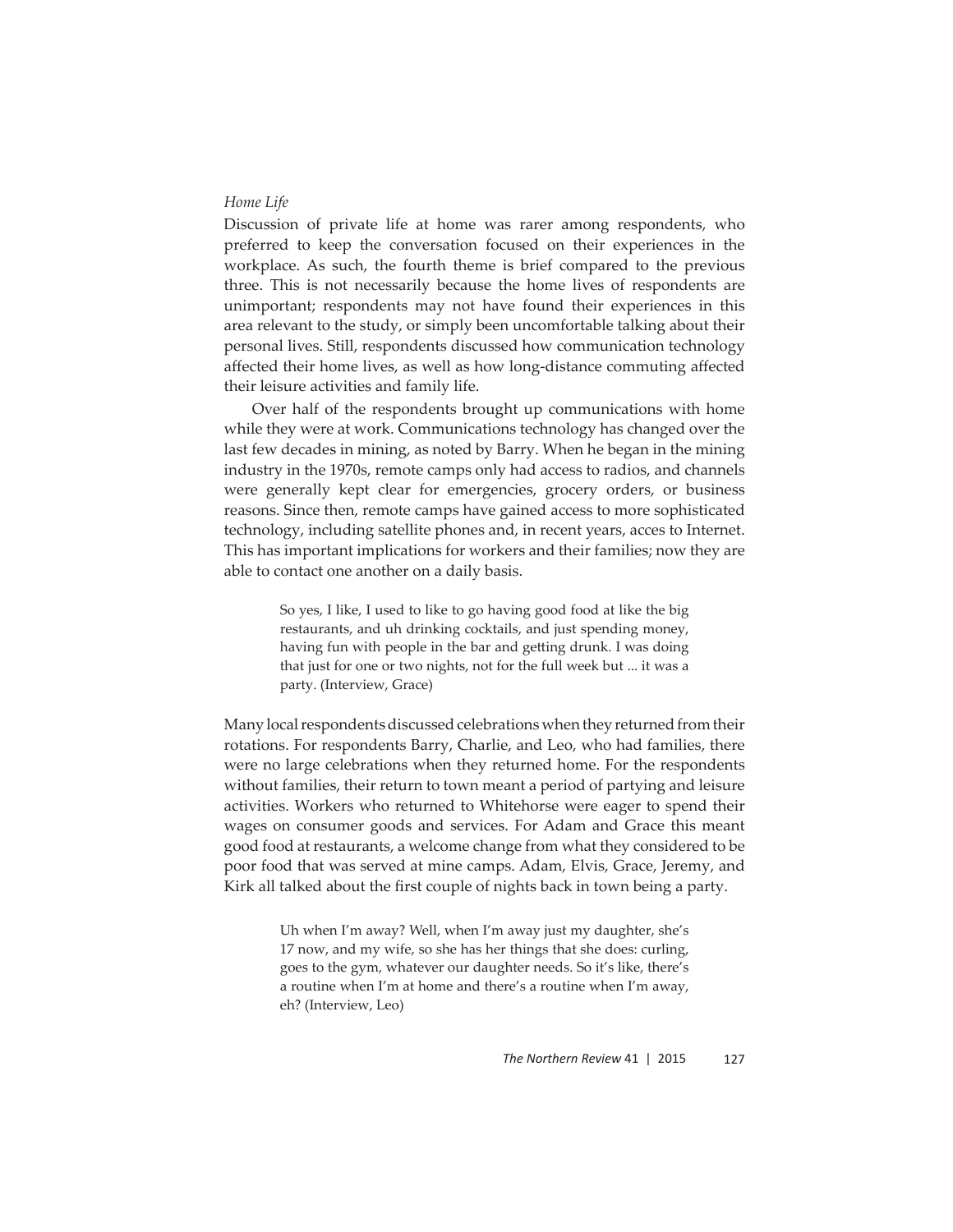Yeah, then I think she liked it, ya know. Cause then she could run her own show at home when I wasn't there, ya know? No arguments about what the five-year old wasn't supposed to be doin, (Interview, Barry)

Respondents were asked about their family lives. Leo noted that both his wife and children had gotten used to it long ago; they had adapted well to rotations. He said that this took about a year. Barry agreed with this; he had been working as a professional for decades as well, and said that after about a year his wife had gotten used to his absence. Additionally, both of these respondents brought up that their time away from home was beneficial for their spouses. It gave them space to run the households as they wanted and raise children as they wanted; it gave their spouses independence while their husbands were away. Leo brought up that his wife had a wide social circle while he was away. Charlie reported different experiences for his wife:

> I believe she works about [laughs] ten times harder than I do ... during a day, during her daily life, y'know. Cause she's not only getting the kids up and ready to go, and getting my son ready to go for school, but she's getting the daycare ready for, for 8 hours for that day, and then she's also got her studying and night course to do too. So ... she works very very hard. (Interview, Charlie)

While he was away his wife had to take on his responsibilities in addition to her own. She had to care for two children, take care of household chores and bills, while also running her side business, and studying for a correspondence course. Charlie brought up that he tried to do his part when he was home from his rotation, but she was on her own for three weeks at a time. For some there was a general feeling that they were missing out on the lives of their families and friends. Jeremy and Kirk talked about missing out on big events, like birthdays and other celebrations. Despite these observations, respondents did not feel their family lives were negatively affected by their work.

#### **Discussion**

This article outlines an initial exploratory study to determine future directions of research dealing with the mining industry and long-distance commuting in the Yukon. The findings of these interviews highlight several issues that could be the basis of more in-depth research. Some of the most interesting concern women and Aboriginal peoples. Our findings coincide with findings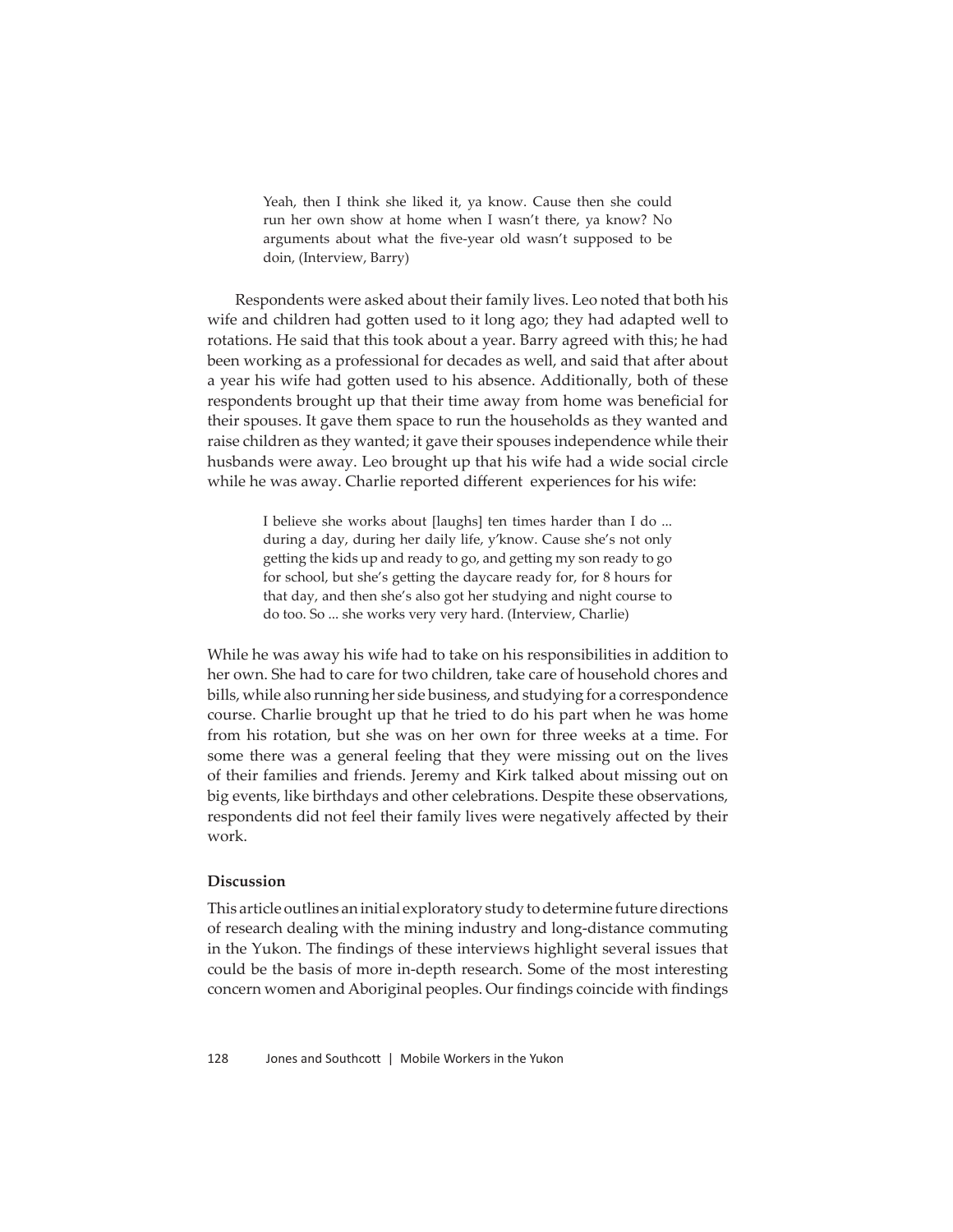from similar studies. One of the most interesting similarities in terms of the workplace is between the experiences of Aboriginal people and women in the Yukon's mining industry, and the experiences of women described in the many chapters of Lewis et al. (1988a) dealing with the offshore oilfields. Beginning with women, Wybrow (1988) was writing at a time when women were less welcome in offshore oil work and reported negative attitudes toward them from managers and fellow workers. More recently, Costa et al. (2006) looked at the experiences of women at Canadian FIFO mining operations and found a number of issues with women starting families, as well as a high concentration of women in low-paying positions in mining. While this study was not able to be this specific about the situation of women in the mining industry, the respondents did highlight the masculine culture of mining in the Yukon and noted women were not found in underground mining, and often worked in service sector positions. As such, the situation of women in the Yukon's mining sectors appears to be worthy of more indepth research.

One of the greatest differences between the Yukon's mining industry and other industries is the existence of First Nation land claims, and the existence of Impact Benefit Agreements (IBAs) between companies and local populations. Ritter (2001) and Storey (2001) have brought up the use of these IBAs by Aboriginal groups in securing more employment and other benefits for their communities; in exchange, mining companies are able to develop on traditional lands. There is also an interesting connection between perceptions of affirmative action policies (Heen, 1988), the working environment for Aboriginal people in Canada (Gibson and Klinck, 2005), and the perceptions of IBAs among workers interviewed in the Yukon. In Heen (1988), some workers described affirmative action policies as a major problem in the offshore oil industry because they believed females were hired to fill a quota, rather than because of their qualifications. Multiple respondents in the Yukon described similar issues with Impact Benefit Agreements. They described high hiring rates for Aboriginal people, but also that Aboriginal people were hired regardless of qualifications. One Aboriginal respondent felt that this created a toxic work environment for him and other Aboriginal people, that he was scrutinized more heavily, and passed over for promotion because of this. The end result was that many Aboriginal people quit their jobs to avoid these environments. This corroborates the findings of Gibson and Klinck (2005), who described the negative attitudes from other workers that Aboriginal people often face in mining. To address these issues, some companies and Aboriginal communities, through Impact Benefit Agreements, have required cultural sensitivity training for all workers. While limited, the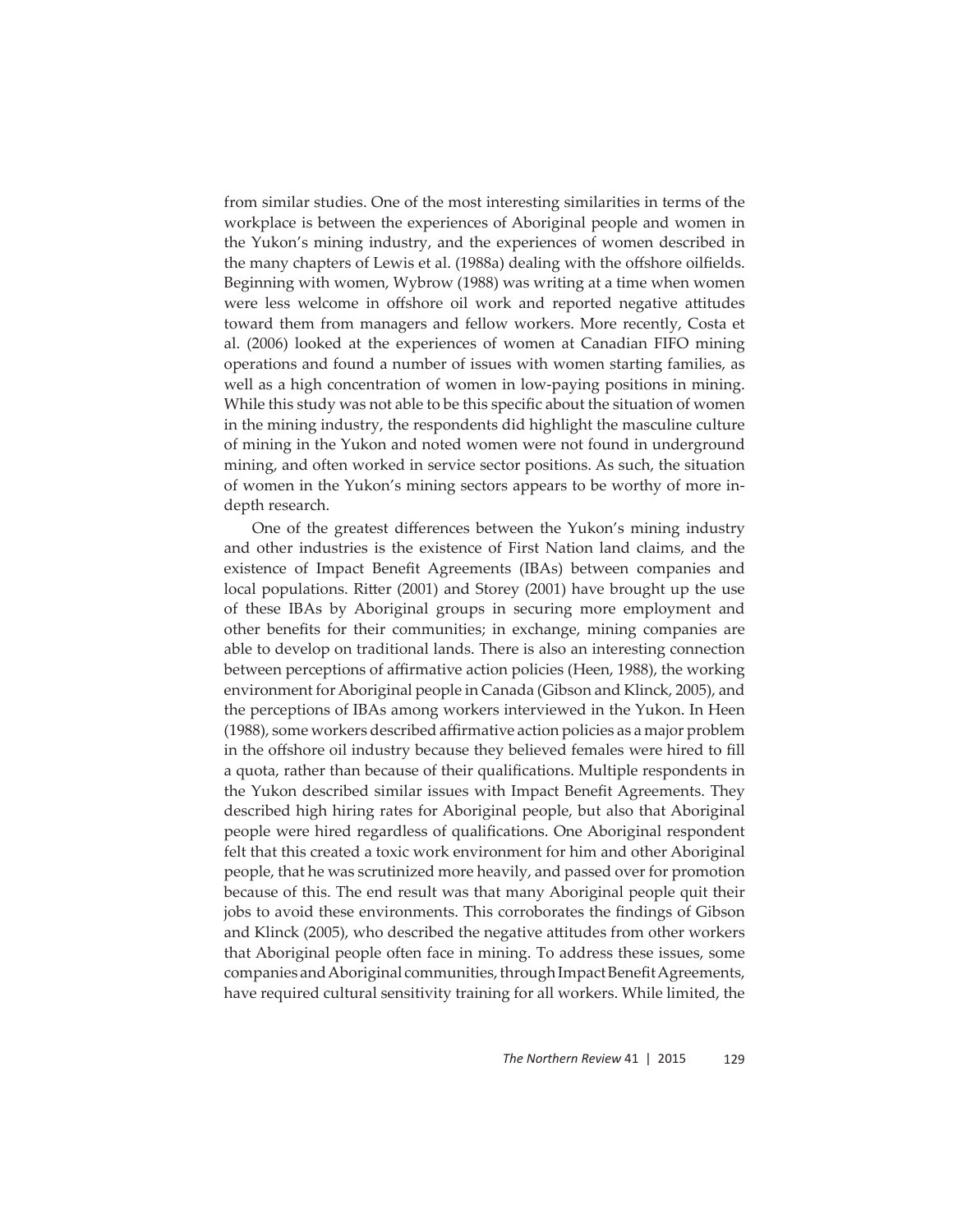findings from our study clearly indicate that more research needs to be done to properly understand the place of Aboriginal workers in mining in the Yukon.

Issues surrounding safety were also described by workers in the Yukon, and comparisons with the literature are made here. Safety concerns have been brought up by workers in other studies involving commuting-based resource projects (Anger et al., 1988; Collinson, 1998, Parkes, Carnell, & Farmer, 2005). Often, safety issues are associated with cost-cutting measures (Hart, 2002). These cost-cutting measures and their impact on workers are important to highlight because of how devastating accidents can be in mining work. To cite a Canadian example in mining, in 1992 the Westray coal mine in Nova Scotia also exploded, killing twenty-six people (Comish, 1993). While a major workplace accident like Westray has not happened recently in the Yukon, there have been safety violations within the last year in the territory (Kerr, 2013), and some workers' responses shared similarities with the issues at Westray. That said, the majority of respondents felt they worked in safe environments, and that the safety practices at their sites were well done. According to respondents, workers who felt unsafe at certain FIFO operations in the Yukon looked for work elsewhere and, as such, operations experienced high turnover rates. Perception of safe work environments seems like another important area of future study if the Yukon hopes to ensure a more efficient operation of its FIFO and DIDO mines.

There were some similarities between the experiences of workers in the Yukon and the available literature in terms of migration. Both local and nonlocal respondents discussed inter-provincial migration for the purpose of employment, and older local respondents experienced internal migration within the Yukon over their decades of working as miners. This included the two Aboriginal respondents who migrated between Whitehorse and smaller communities in the Yukon. Southcott (2010) discussed recent migration trends in the Yukon. Local workers, specifically Aboriginal workers, tend to migrate around the territory but not outside of it. People across Canada have traditionally migrated to the Yukon in order to exploit its natural resources, and this trend continues even today. These people spend a short time in the territory for employment before returning to their home regions. Finnie (2004) explored this population of interprovincial migrants in Canada, and found that they are more likely to come from home regions with low populations and high rates of unemployment or otherwise poor economic conditions. The two non-local respondents in this study fit the descriptions of migrants well; they migrated for work opportunities in the Yukon's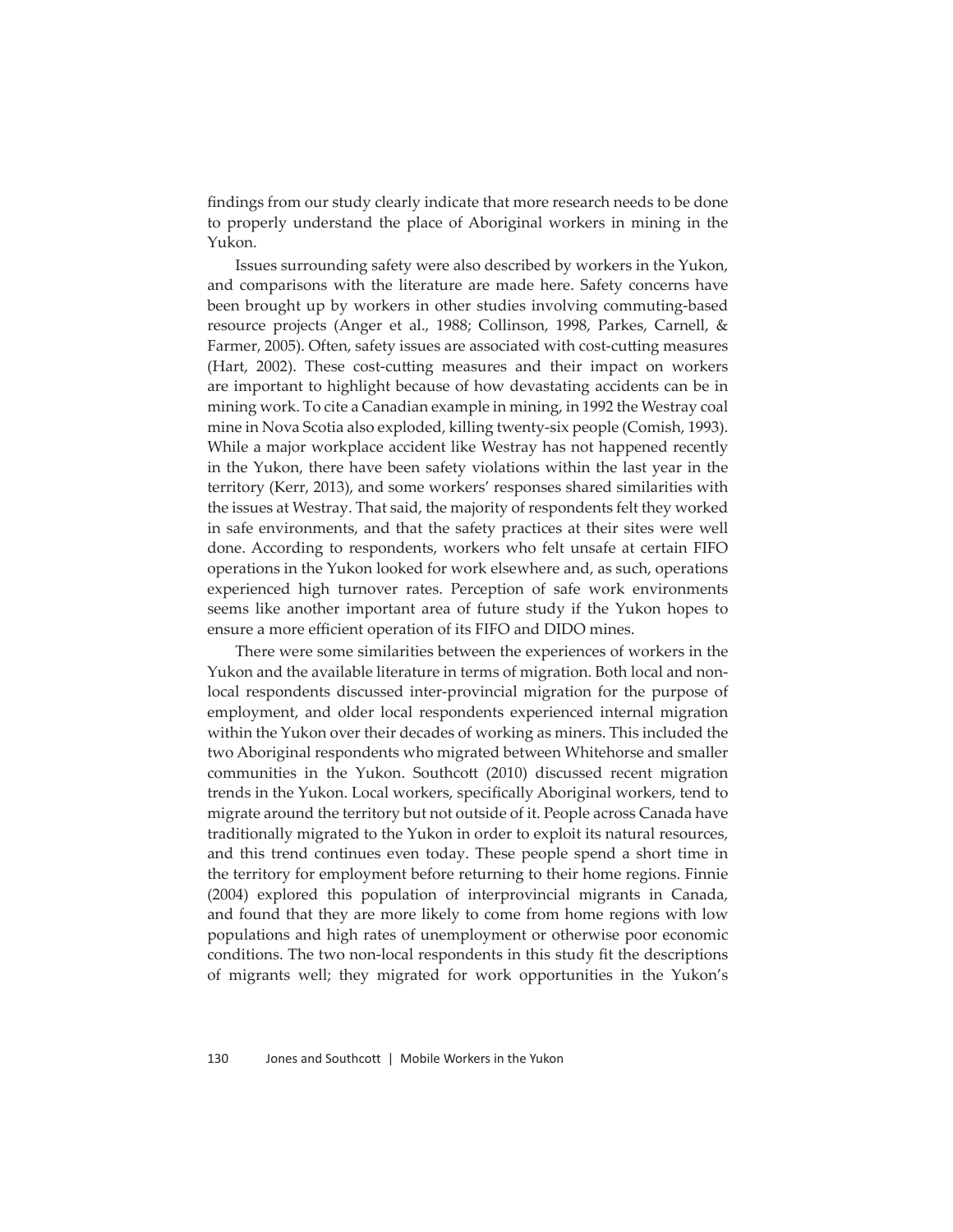mining industry, came from rural areas with poor economic conditions, and planned on leaving the territory again once their current contracts ended.

One of the most important differences between the experiences of Yukon respondents and findings in the available literature was the way workers experienced the transition between home and work. This could be due to differences in the structure of the Yukon's mining industry, which differentiates it somewhat from other FIFO dependent regions. Workers in other jurisdictions tended to feel a lonely isolation from home when they are at work (Lewis et al., 1988a). While the same is true for the two respondents who commuted from outside the territory, many of the local respondents drove to their workplaces, and following their shifts were not trapped at their work camps. These respondents viewed commuting this way as liberating, and had few issues with the commuting lifestyle. As for the two respondents who commuted from outside the Yukon, their situation bears resemblance to the long-distance workers discussed in Elmsteiner-Saxinger's (2010) study. Elmsteiner-Saxinger brought up a unique social space that connected the home and work lives of long-distance workers in Russia. Many of the respondents, both local and non-local, reported relocating numerous times for work over the course of their careers. This trend has been documented by Elmsteiner-Saxinger (2010), who described that moving from job to job was celebrated as a way of life among long-distance commute workers. Indeed, many local respondents shared this sentiment, and described themselves and fellow miners as mobile.

Though they considered themselves local at the time of their interviews, some respondents gave accounts of times when employment prospects were poor in the Yukon, and they were forced to move to other regions for work. Similarly, in Allan's (2011) account of the relocation culture in Australian mining, some long-distance commute workers described the many opportunities that came with relocating their families; some felt it allowed their family to move from small towns to urban centres with better infrastructure and access to services. This was certainly the case for one non-local respondent, Charlie; he left his last job and moved his wife and newborn child to an urban centre so that they could live well, and he commuted across the country for his new job. The two non-local workers, who travelled longer distances than the other respondents, appeared to be impacted the most from their rotations at work. It is here where a connection can be made between Clark and Taylor's (1988) concepts of novices and veterans in offshore resource work, where veterans are supposed to have adapted very well to the changes. One participant had been married and commuting long distances for over twenty years. His description of home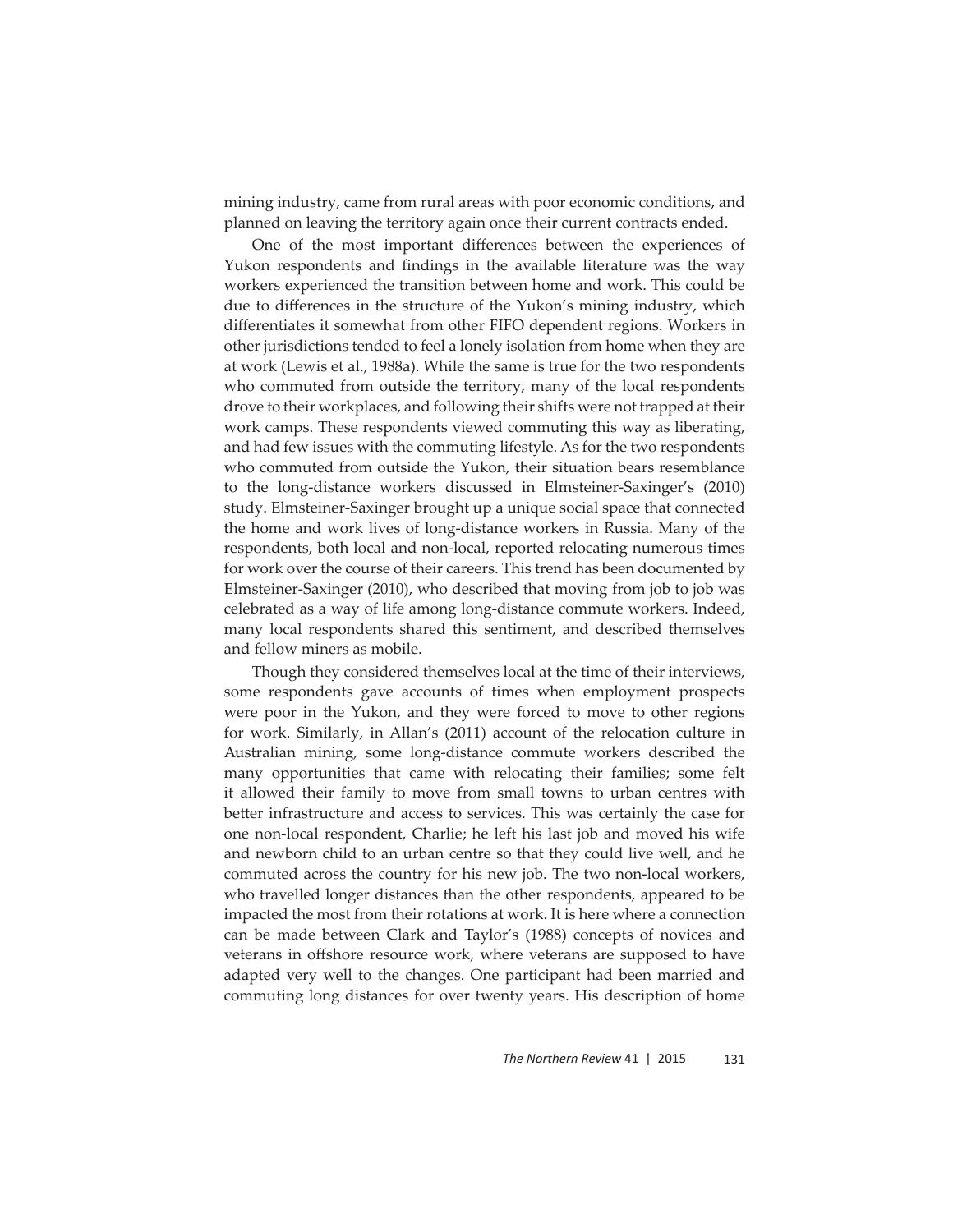life was that it was not stressful and the family had adapted well to the problems of the lifestyle, while the other participant who travelled from eastern Canada was still adapting—he was considering leaving the industry altogether, and had just started a family. He was somewhere between these ideal novice and veteran stages.

The changes in communications technology over the last couple of decades appear to have had an impact on the home lives of long-distance mining workers. Older studies (Lewis et al., 1988a; Collinson, 1998) and recent work on FIFO mining (Torkington et al., 2011) have cited lack of communication as a major issue for workers and their families. Some oil platforms had poor access to phones, or intermittent service, making communication between home and work difficult. In 2013, respondents described the opposite situation in FIFO operations in the Yukon. Respondents had access to phones and even Internet access, and the nonlocal respondents talked about frequent communication with their wives and children. Local and single FIFO workers in the Yukon had few concerns with their home lives, and this lifestyle suited them well. They were able to keep in contact with friends and family back home, thanks to newer communications technology. Once at home, most of their time was spent celebrating their time off work. Non-local workers with families made greater use of phone and the Internet to keep in touch with their spouses and children back home frequently. The level of experience non-local workers had living a FIFO lifestyle determined whether they felt negative impacts at home. Novice non-local FIFO workers and their families may experience more stress and fatigue in their home lives as they adjust to commuting to areas far from their home regions. By contrast, veteran non-local FIFO workers may have developed strategies to cope with the challenges of longdistance commuting. Therefore, a major benefit of employing local Yukon workers in FIFO operations would be the insignificant impacts on their home lives. More in-depth research into the unique patterns of work and home separation in the Yukon's commuting workforce could lead to a better understanding of how to make this separation more acceptable to workers.

# **Conclusions**

As the mining industry changes, and as it attempts to re-establish itself as the most important economic activity in the Yukon, it is important to try and develop a deeper understanding of those who work in the mines, and their concerns. The economic future of the territory is at least partially dependent on both ensuring that it can attract qualified outside workers when needed and on ensuring that its own regional workforce is ready to take advantage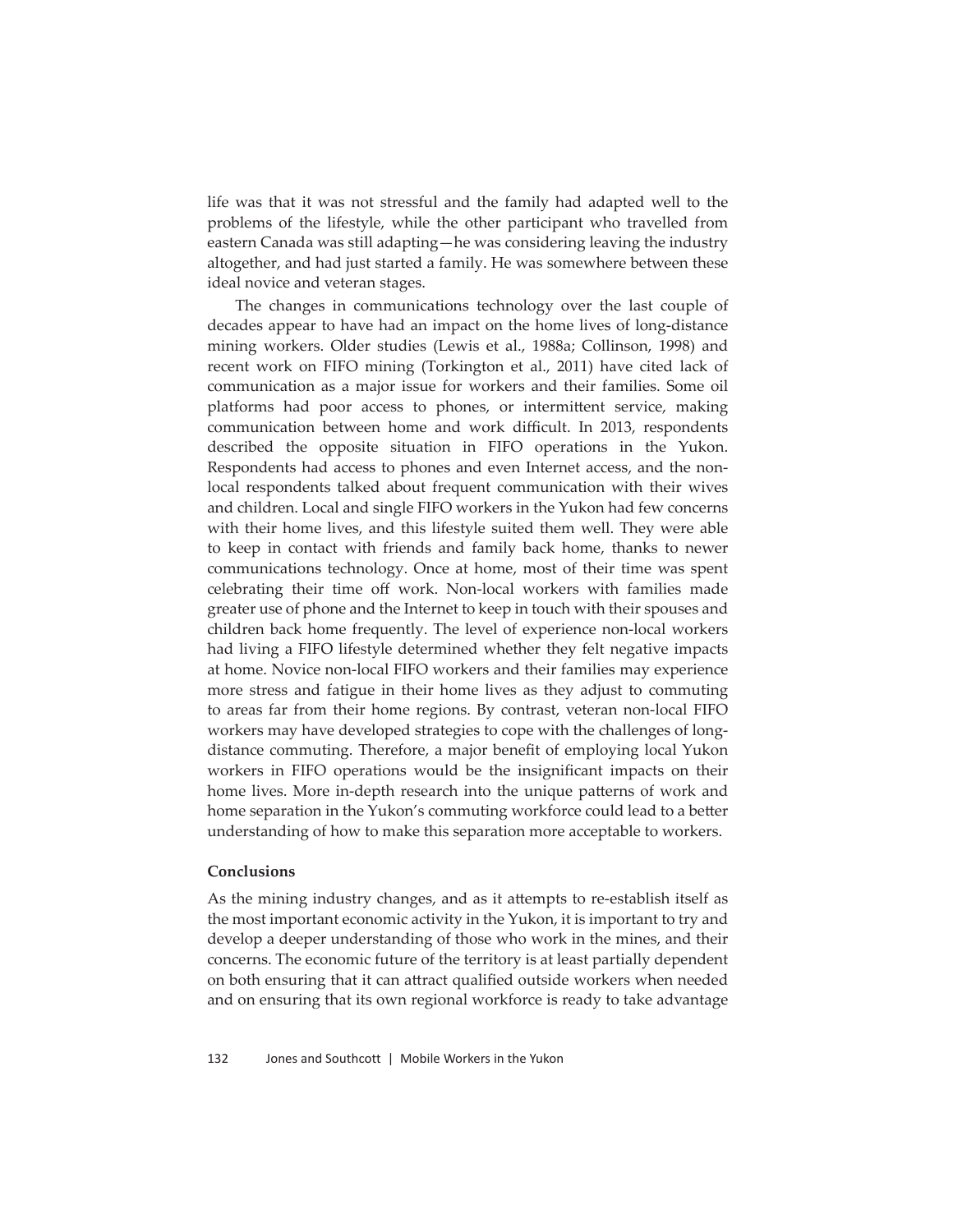of new opportunities presented by the trend towards mobile miners. Our exploratory study gives some ideas of future research areas that could give us a better notion of how to do this. In particular, the situation of women in new mining operations, Aboriginal employment experiences, perceptions of safety, and the separation of home and work are all important questions for new research.

In some ways, many of the issues in mining have not changed, as there were many similarities across studies conducted between the late 1980s and the time of writing. Women continue to make up a small proportion of the mining workforce, and although they have entered open-pit mining in greater numbers, their highest concentration is still in support roles. There is also still resistance to hiring policies regarding diversity, although the resistance is directed at the hiring of Aboriginal people as set out in new Impact Benefit Agreements in the Yukon, rather than employment equity legislation. Aboriginal people continue to experience negative workplace environments in mining. More recent issues emerged from respondents' experiences as well, and these are more closely connected to restructuring in the Canadian mining industry. Safety and training issues continue to be concerns among some respondents. While many respondents have cited the existence of safety procedures and trained personnel, others have claimed there is inadequate training or equipment missing in some locations. The respondents who described these issues felt they were due to cost-cutting measures on the part of their companies. The precarious nature of mining work, especially for those at the bottom of the hierarchy, was also a common experience. Companies have moved from hiring their own employees to sub-contracting workers for their front-line operations. These positions are often occupied by local workers, including workers from First Nations communities. For skilled trades, where there are often shortages, companies also rely on contractors. Out of necessity these contractors currently hire non-local tradespeople, who must then bear the negative aspects of longdistance commuting discussed above.

The issues described above are connected to the lean production models that have become the norm for mining companies in Canada. In the last three decades, companies have used a number of cost-cutting methods to run their operations more efficiently. For mining, one of the primary methods has been long-distance commuting operations, which is cheaper than the alternative of constructing towns at the sites of mines. Instead, camps are set up in remote regions near mines, and small numbers of skilled and flexible workers commute from their home communities for extended rotations. They are small in number, as mining has become more capital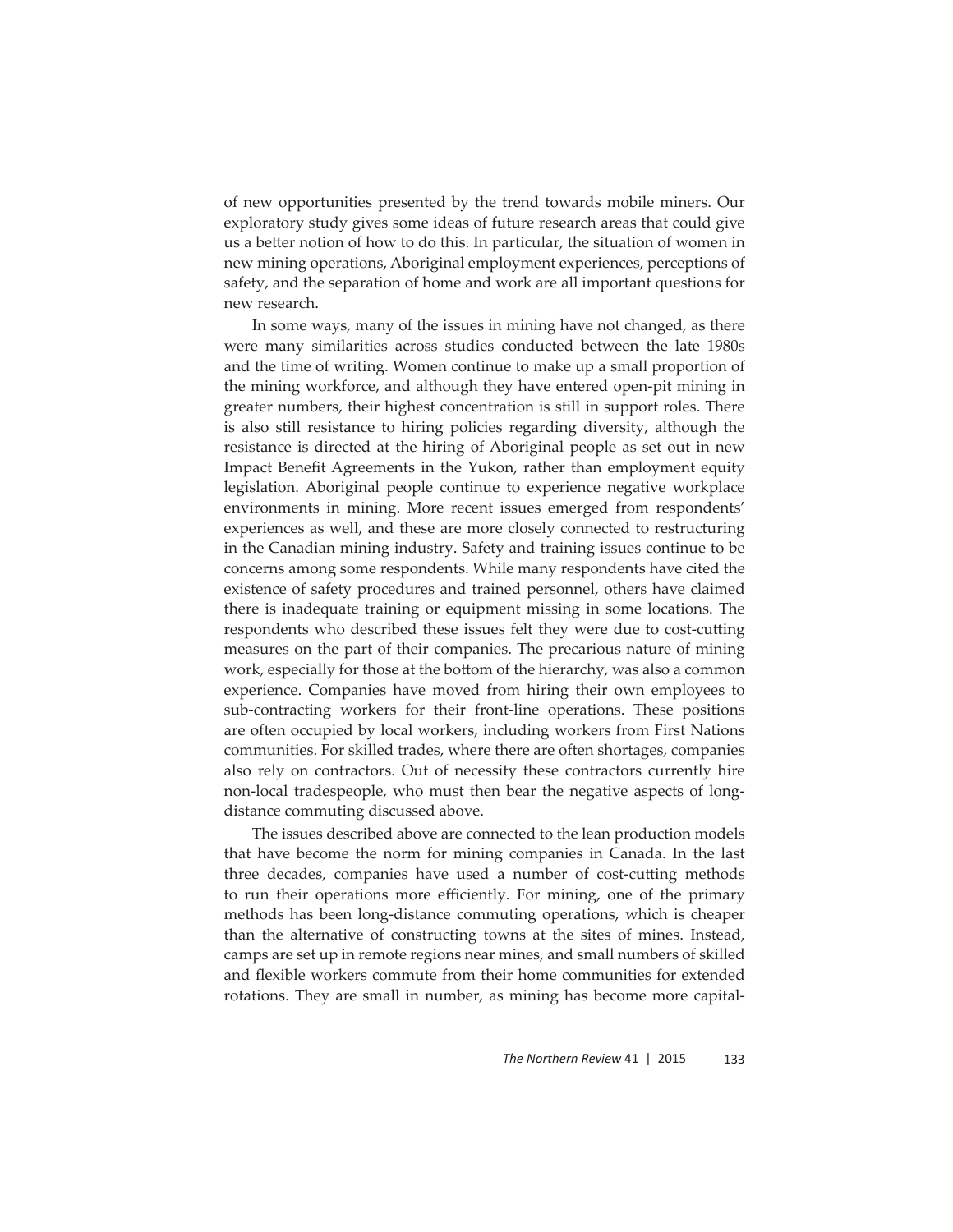intensive therefore reducing the number of jobs; they are more skilled, as mining equipment is more technologically advanced; they are more flexible, as companies hire contractors for their front-line operations, making work unstable for workers and less expensive for companies.

For regions such as the Yukon that are trying to ensure mining contributes to the long-term sustainability of the region, long-distance commuting is a paradox. It has the potential to avoid some of the negative impacts of the boom and bust cycle associated with mining, but at the same time results in fewer jobs for people living in the region. The paradox can be partially resolved by a balance between use of outside workers when necessary and use of local workers when possible. For this balance to be achieved, a better understanding of the experiences of these workers is necessary. This study provides us with an initial understanding of some of these experiences, but more research is necessary in order to assist regions such as the Yukon to better utilize long-distance commuting so as to ensure greater benefits from mining for northern communities.

# **Authors**

**Christopher Jones** recently completed an MA in sociology at Lakehead University.

**Chris Southcott** is professor of sociology at Lakehead University in Thunder Bay, Ontario and principal investigator of the SSHRC funded Resources and Sustainable Development in the Arctic (ReSDA) network.

#### **Notes**

- 1. For the purposes of this article, the term local will refer to those living in the Yukon Territory.
- 2. For a discussion of regional-based commuting in the Northwest Territories see Davison & Hawe, 2012.
- 3. The Lakehead University Research Ethics Board granted approval for this study in January 2013. A Yukon Government Research Licence was issued in February 2013.
- 4. A more detailed description of the methodology used can be found in Jones, C. "Mobile Miners: Work, home, and hazards in Yukon's mining industry," Master's Thesis, Lakehead University, December 2013. Available at www. resda.ca.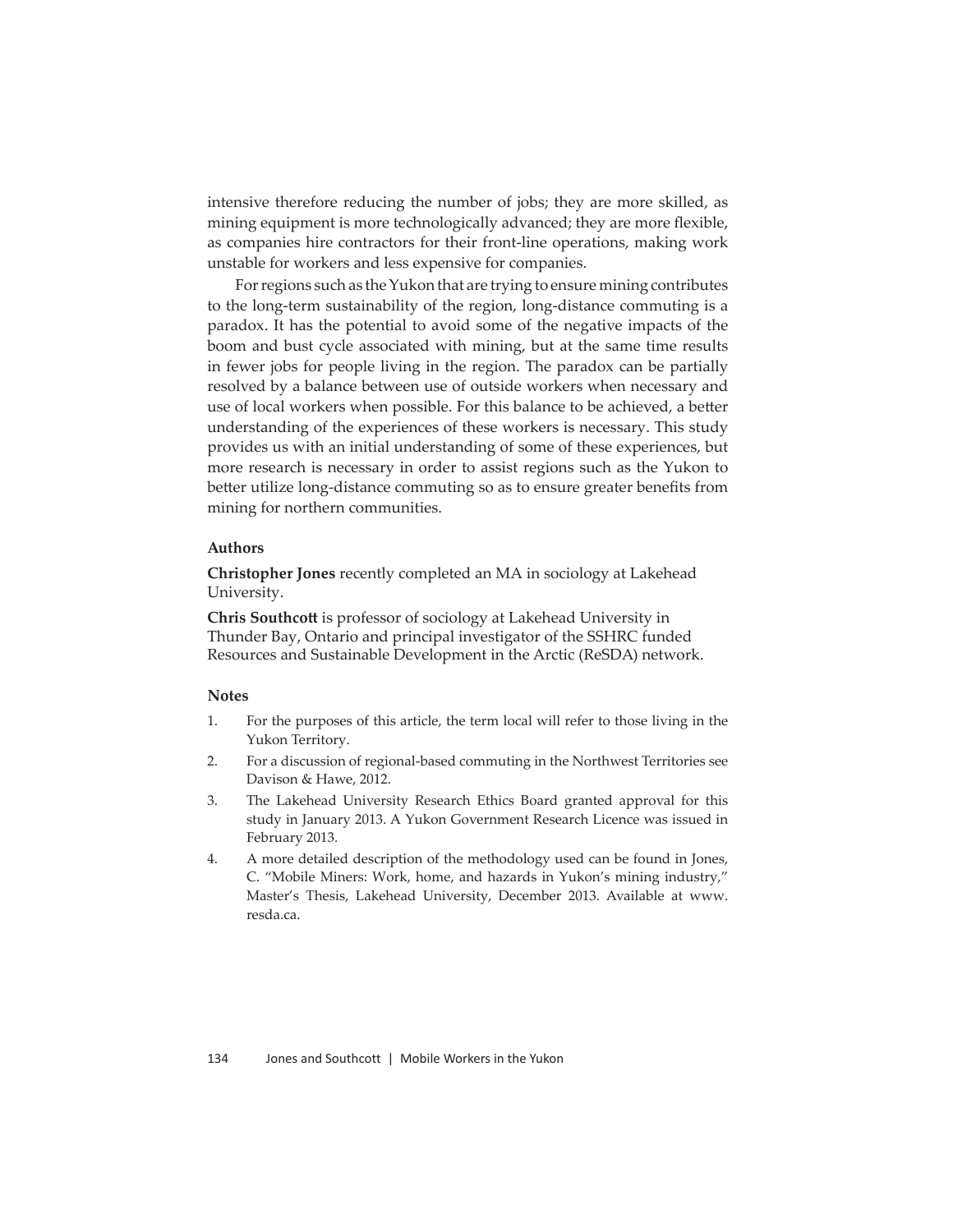# **References**

- Allan, J. (2011). Mining's relocation culture: The experiences of family members in the context of frequent relocation. *International Journal of Sociology and Social Policy*, *31*(5/6), 272–286.
- Anger, D., Cake, G., and Fuchs, R. (1988). Women on the rigs in the Newfoundland off shore oil industry. In J. Lewis, M. Porter, and M. Shrimpton (eds.), *Women, work, and family in the British, Canadian, and Norwegian offshore oilfields* (pp. 82– 101). London: The MacMillan Press Ltd.
- Carrington, K. and Pereira, M. (2011). Assessing the social impacts of the resources boom on rural communities. *Rural Society*, *21*(1), 2–20.
- Clark, D., and Taylor, R. (1988). Partings and reunions: Partings and reunions in the British North Sea. In J. Lewis, M. Porter, and M. Shrimpton (Eds.), *Women, work,*  and family in the British, Canadian, and Norwegian offshore oilfields (pp. 112–139). London: The MacMillan Press Ltd.
- Coates, K., and Morrison, W. (2005). *Land of the midnight sun.* Montreal & Kingston: McGill-Queens University Press.
- Collinson, D. L. (1998). Shift-ing lives: Work-home pressures in the North Sea oil industry. *The Canadian Review of Sociology and Anthropology*, *35* (3), 301–324.
- Comish, S. (1993). The *Westray tragedy: A miner's story*. Halifax: Fernwood Publishing.
- Costa, S. D., Silva, S. C. and Hui. V. (2006). *What are the opportunities and challenges for women in fly-in fly-out (FIFO) mining in Canada?* Norman B. Keevil Institute of Mining Engineering, University of British Columbia, Vancouver.
- Davison, C. M., & Hawe, P. (2012). All that glitters: Diamond mining and Taicho youth in Behchoko, Northwest Territories. *Arctic, 65*(2), 214–228.
- Elmsteiner-Saxinger, G. (2010). Multiple locality and socially constructed spaces among interregional Vakhtovikki. In F. Stammler and G. Elmsteiner-Saxinger (Eds.), *Biography, shift-labour and socialisation in a northern industrial city – Particularities of labour and socialisation*, (pp.132–138). Arctic Centre, University of Lapland, Finland.
- Finnie, R. (2004). Who moves? A logit model analysis of inter-provincial migration in Canada. *Applied Economics*, *36*(16), 1759–1779.
- Gibson, G., and Klinck, J. (2005). Canada's resilient north: The impact of mining on aboriginal communities. *Pimatisiwin: A Journal of Aboriginal and Indigenous Community Health*, *3*(1), 115–139.
- Hart, S. (2002). Norwegian workforce involvement in safety offshore: Regulatory framework and participants' perspectives. *Employee Relations*, *24*(5), 486–499.
- Hayter, R. (2003). The war in the woods: Globalization, post-Fordist restructuring and the contested remapping of British Columbia's forest economy. *Annals of the Association of American Geographers*, *96*, 706–29.
- Horne, M. C. (2010). Yukon's self-governing First Nations. *Canadian Parliamentary Review*, 2–8.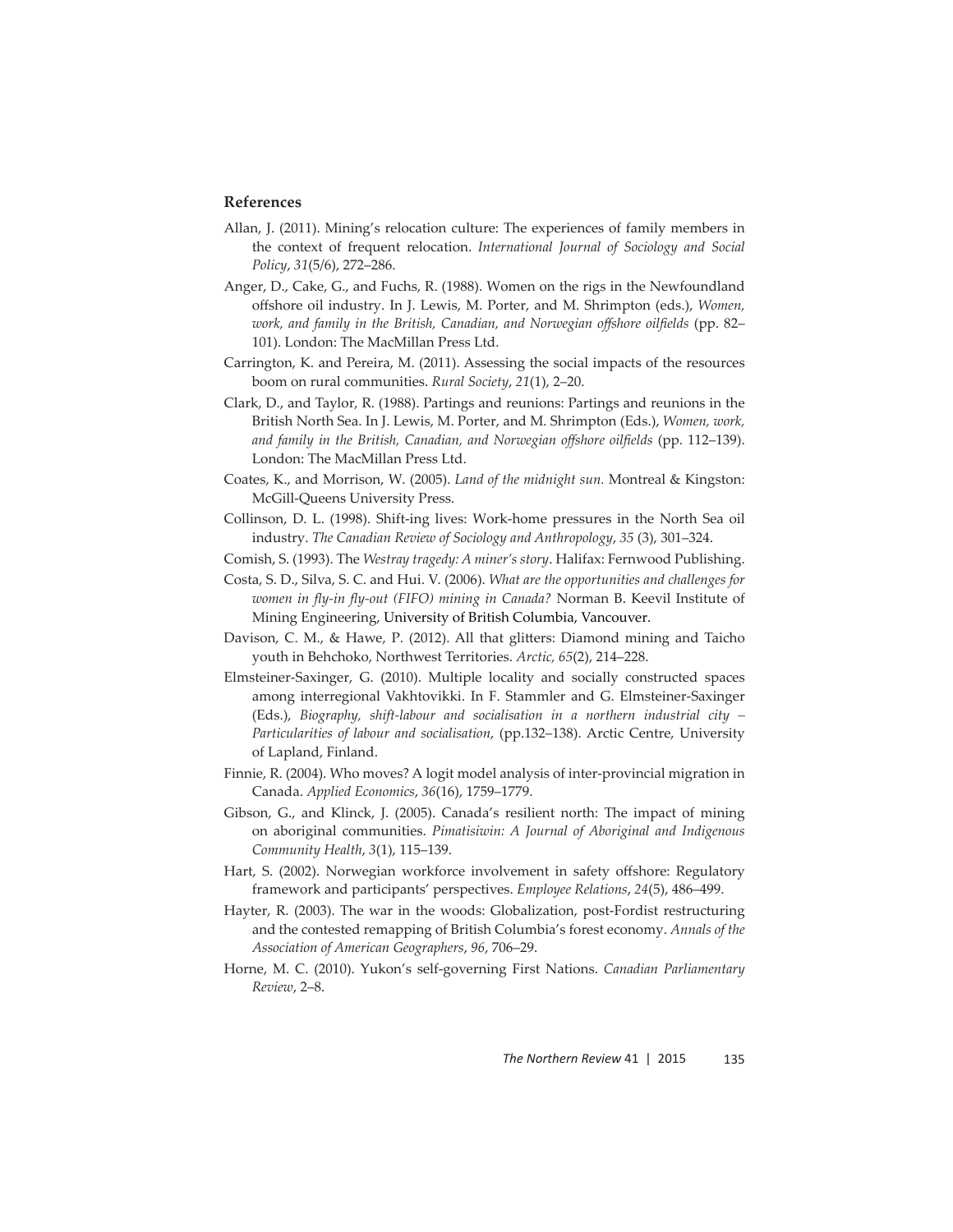- Jenson, Jane. (1989). 'Different' but not 'exceptional': Canada's permeable Fordism. *Canadian Review of Sociology and Anthropology*, *26*(1), 69–94.
- Jones, C. "Mobile miners: Work, home, and hazards in Yukon's mining industry," Master's Thesis, Lakehead University, December 2013. www.resda.ca.
- Kerr, J. (2013). Tagish Lake Gold Corp. to pay for safety infractions. *Yukon News*, March 6, 2013. Retrieved June 20, 2013 from http://yukon-news.com/news/ tagish-lake-gold-corp.-to-pay-for-safety-infractions.
- Lewis, J., Porter, M., and Shrimpton, M. (1988a). Introduction. In J. Lewis, M. Porter, and M. Shrimpton (Eds.), *Women, work, and family in the British, Canadian, and Norwegian offshore oilfields* (pp. 1-20). London: The MacMillan Press Ltd.
- Lewis, J., Porter, M., and Shrimpton, M. (1988b). Family members' experience of offshore oil work in Newfoundland. In J. Lewis, M. Porter, and M. Shrimpton (Eds.), *Women, work, and family in the British, Canadian, and Norwegian off shore oilfi elds* (pp. 163–189). London: The MacMillan Press Ltd.
- Mining Human Resources Council. (2011a). Canadian mining industry employment and hiring forecasts 2011. Mining Human Resources Council.
- Mining Human Resources Council. (2011b). Making the grade: Human resources challenges and opportunities for knowledge workers in Canadian mining. Mining Human Resources Council.
- Newhook, J. T., Neis, B., Jackson, L., Roseman, S. R., Romanow, P., and Vincent, C. (2011). Employment-related mobility and the health of workers, families, and communities: The Canadian context. *Labour*, *67*(1), 121–156.
- O'Faircheallaigh, C. (2010). Aboriginal-mining company contractual agreements in Australia and Canada: Implications for political autonomy and community development. *Canadian Journal of Development Studies*, *30*(2), 69–86.
- Parkes, K. R., Carnell, S. C., and Farmer, E. L. (2005). Living two lives. *Community, Work & Family, 8*(4), 413–437.
- Pasloski, D. (2012). *Budget address 2012-2013*. Whitehorse, YT: Yukon Legislative Assembly.
- Ritter, A. R. M. (2001). Canada: From fly-in, fly-out to mining metropolis. In F. Remy and G. McMahon (Eds.), *Large mines and the community: Socioeconomic and environmental eff ects in Latin America, Canada, and Spain* (pp. 223–261). Washington: World Bank.
- Roos, D., Womack, J., and Jones, D. (1991). *The machine that changed the world: The story of lean production*. Toronto: Harper Perrenial.
- Russell, B. (1999). *More with less: Work reorganization in the Canadian mining industry*. Toronto: University of Toronto Press.
- Southcott, C. (2010). Migration in the Canadian north: An introduction. In L. Huskey and C. Southcott (Eds.), *Migration in the Circumpolar North: Issues and Contexts* (pp. 35–55). Edmonton: CCI Press.
- Storey, K. (2001). Fly-in/fly-out and fly-over: Mining and regional development in Western Australia. *Australian Geographer*, *32*(2), 133–148.

136 Jones and Southcott| Mobile Workers in the Yukon